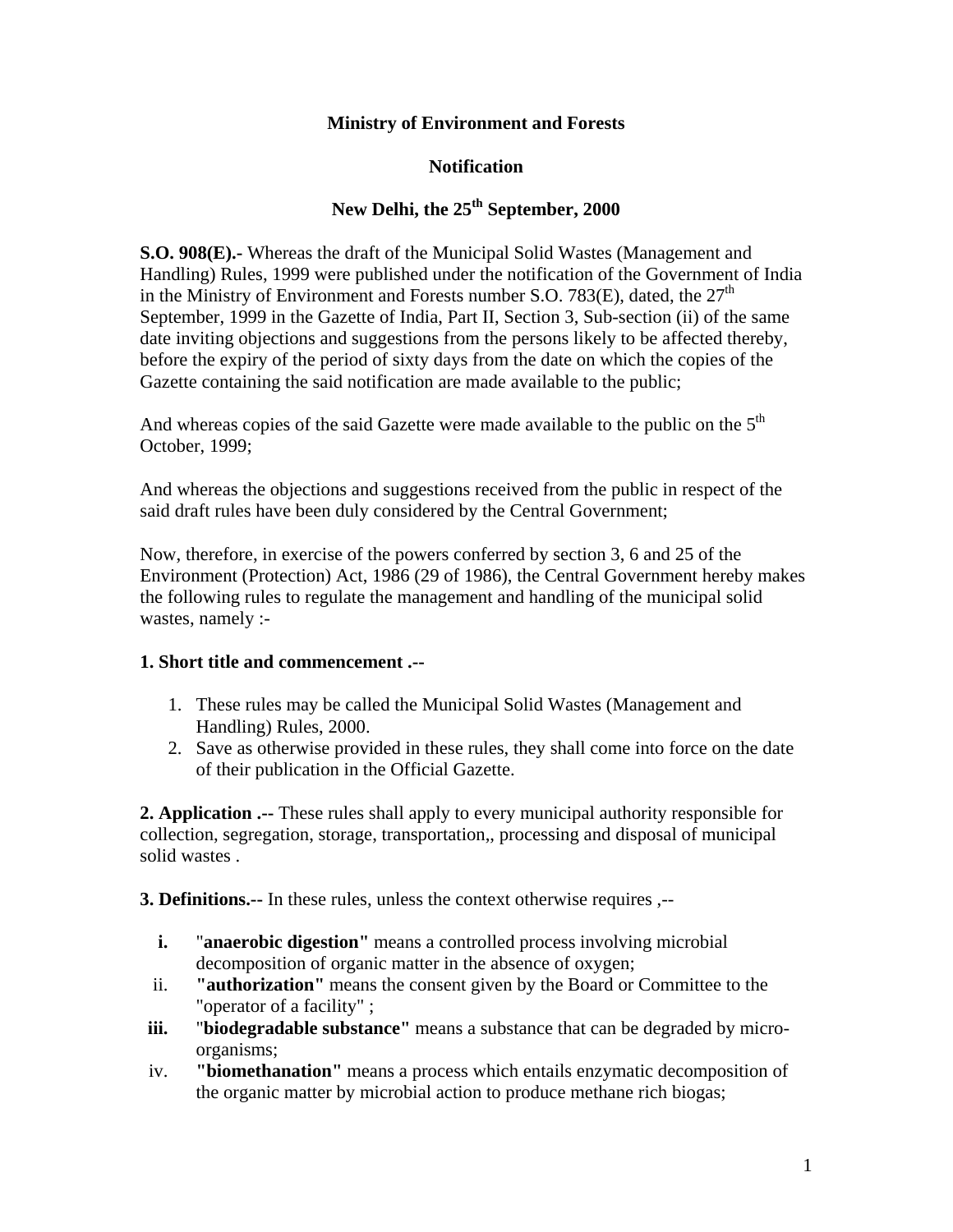- v. "**collection"** means lifting and removal of solid wastes from collection points or any other location;
- vi. "**composting"** means a controlled process involving microbial decomposition of organic matter;
- vii. "**demolition and construction waste"** means wastes from building materials debris and rubble resulting from construction, re-modelling, repair and demolition operation;
- **viii.** "**disposal"** means final disposal of municipal solid wastes in terms of the specified measures to prevent contamination of ground-water, surface water and ambient air quality;
- **ix.** "Form" means a Form appended to these rules;
- x. **"generator of wastes"** means persons or establishments generating municipal solid wastes;
- xi. "**landfilling"** means disposal of residual solid wastes on land in a facility designed with protective measures against pollution of ground water, surface water and air fugitive dust, wind-blown litter, bad odour, fire hazard, bird menace, pests or rodents, greenhouse gas emissions, slope instability and erosion;
- xii. "**leachate"** means liquid that seeps through solid wastes or other medium and has extracts of dissolved or suspended material from it;
- xiii. "**lysimeter"** is a device used to measure rate of movement of water through or from a soil layer or is used to collect percolated water for quality analysis;
- **xiv. "municipal authority"** means Municipal Corporation, Municipality, Nagar Palika, Nagar Nigam, Nagar Panchayat, Municipal Council including notified area committee (NAC) or any other local body constituted under the relevant statutes and, where the management and handling of municipal solid waste is entrusted to such agency;
- **xv. "municipal solid waste"** includes commercial and residential wastes generated in a municipal or notified areas in either solid or semi-solid form excluding industrial hazardous wastes but including treated bio-medical wastes;
- **xvi. "operator of a facility"** means a person who owns or operates a facility for collection, segregation, storage, transportation, processing and disposal of municipal solid wastes and also includes any other agency appointed as such by the municipal authority for the management and handling of municipal solid wastes in the respective areas;
- xvii. **"pelletisation"** means a process whereby pellets are prepared which are small cubes or cylindrical pieces made out of solid wastes and includes fuel pellets which are also referred as refuse derived fuel;
- xviii. "**processing"** means the process by which solid wastes are transformed into new or recycled products;
	- **xix.** "r**ecycling"** means the process of transforming segregated solid wastes into raw materials for producing new products, which may or may not be similar to the original products;
	- **xx. "Schedule"** means a Schedule appended to these rules;
	- **xxi. "segregation"** means to separate the municipal solid wastes into the groups of organic, inorganic, recyclables and hazardous wastes;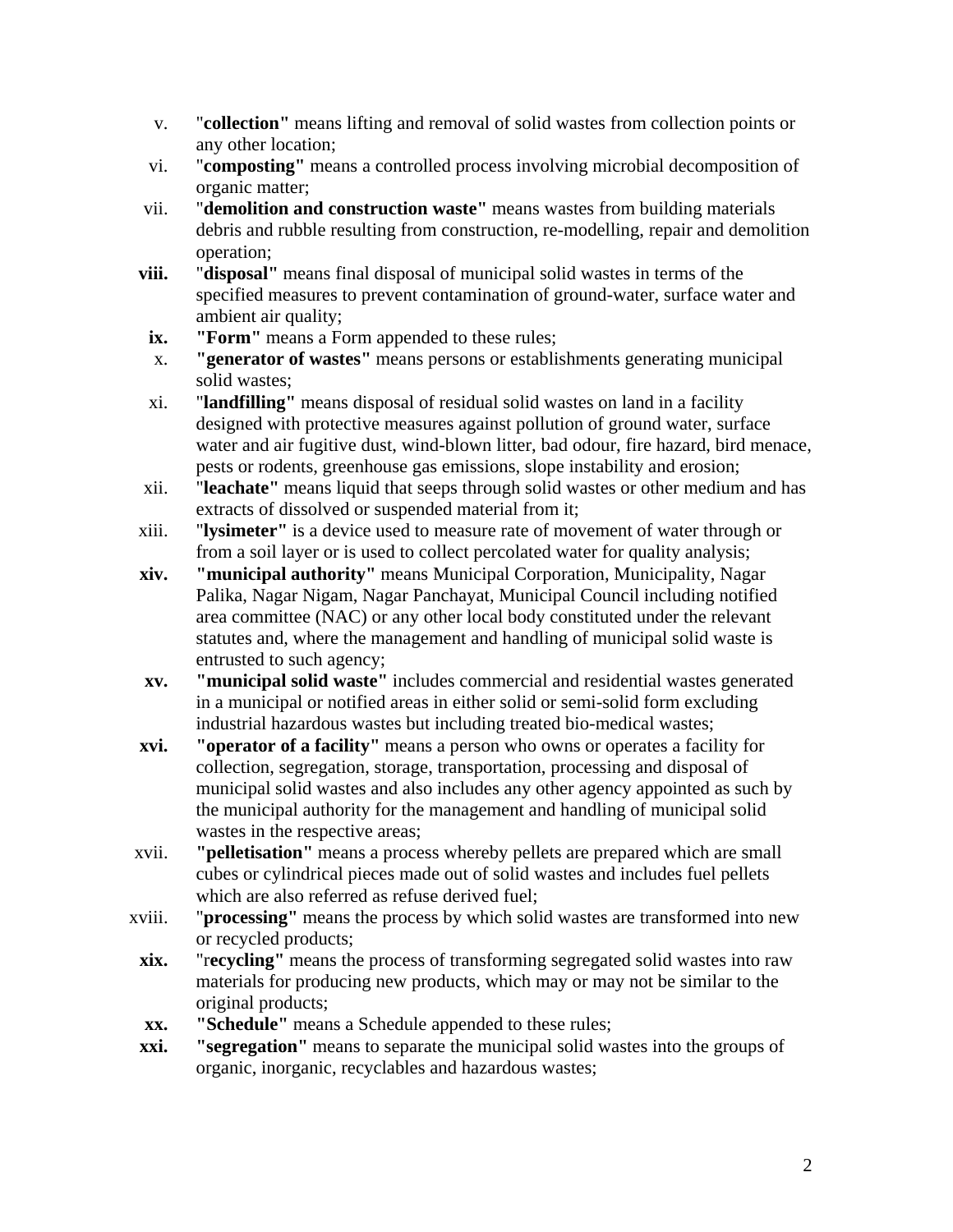- **xxii. "State Board or the Committee"** means the State Pollution Control Board of a State, or as the case may be, the Pollution Control Committee of a Union territory;
- **xxiii.** "**storage**" means the temporary containment of municipal solid wastes in a manner so as to prevent littering, attraction to vectors, stray animals and excessive foul odour;
- xxiv. **"transportation "** means conveyance of municipal solid wastes from place to place hygienically through specially designed transport system so as to prevent foul odour, littering, unsightly conditions and accessibility to vectors;
- xxv. "**vadose water"** water which occurs between the ground, surface and the water table that is the unsaturated zone;
- xxvi. "**vermicomposting"** is a process of using earthworms for conversion of biodegradable wastes into compost.

## **4. Responsibility of municipal authority .-**

- 1. Every municipal authority shall, within the territorial area of the municipality, be responsible for the implementation of the provisions of these rules, and for any infrastructure development for collection, storage, segregation, transportation, processing and disposal of municipal solid wastes.
- 2. The municipal authority or an operator of a facility shall make an application in **Form-I,** for grant of authorization for setting up waste processing and disposal facility including landfills from the State Board or the Committee in order to comply with the implementation programme laid down in **Schedule I**.
- **3.** The municipal authority shall comply with these rules as per the implementation schedule laid down in **Schedule I.**
- (4) The municipal authority shall furnish its annual report in **Form-II**,
	- a. to the Secretary-incharge of the Department of Urban Development of the concerned State or as the case may be of the Union territory, in case of a metropolitan city; or
	- b. to the District Magistrate or the Deputy Commissioner concerned in case of all other towns and cities,

with a copy to the State Board or the Committee on or before the  $30<sup>th</sup>$  day of June every year.

## **5. Responsibility of the State Government and the Union territory Administrations .--**

(1) The Secretary-incharge of the Department of Urban Development of the concerned State or the Union territory, as the case may be, shall have the overall responsibility for the enforcement of the provisions of these rules in the metropolitan cities.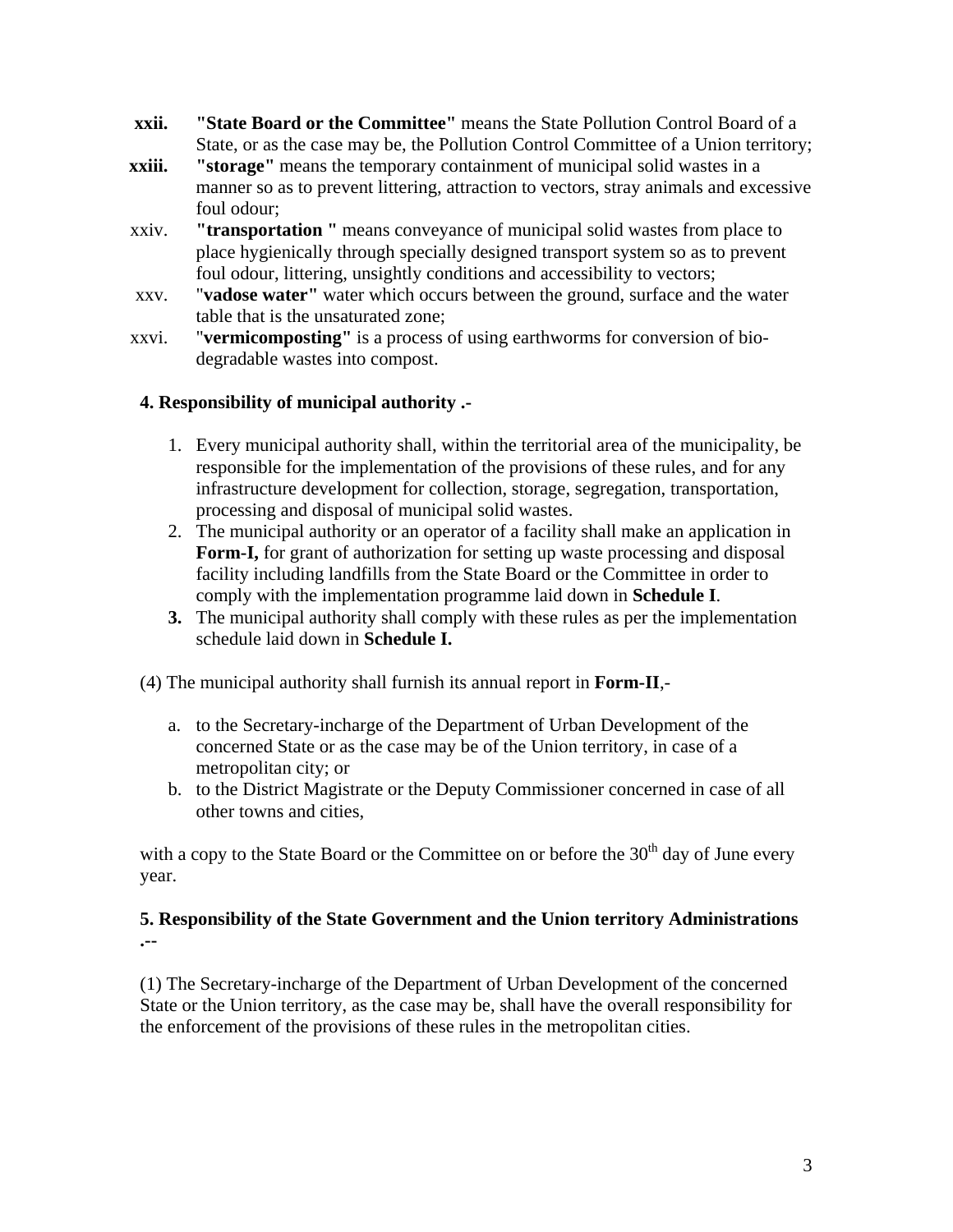(2) The District Magistrate or the Deputy Commissioner of the concerned district shall have the overall responsibility for the enforcement of the provisions of these rules within the territorial limits of their jurisdiction.

## **6. Responsibility of the Central Pollution Control Board and the State Board or the Committees .—**

- 1. The State Board or the Committee shall monitor the compliance of the standards regarding ground water, ambient air, leachate quality and the compost quality including incineration standards as specified under **Schedules II, III** and **IV**.
- 2. The State Board or the Committee, after the receipt of application from the municipal authority or the operator of a facility in **Form I,** for grant of authorization for setting up waste processing and disposal facility including landfills, shall examine the proposal taking into consideration the views of other agencies like the State Urban Development Department, the Town and Country Planning Department, Air Port or Air Base Authority, the Ground Water Board or any such other agency prior to issuing the authorization.
- 3. The State Board or the Committee shall issue the authorization in **Form-III** to the municipal authority or an operator of a facility within forty-five days stipulating compliance criteria and standards as specified in **Schedules II, III** and **IV** including such other conditions, as may be necessary.
- 4. The authorization shall be valid for a given period and after the validity is over, a fresh authorization shall be required.

(5) The Central Pollution Control Board shall co-ordinate with the State Boards and the Committees with particular reference to implementation and review of standards and guidelines and compilation of monitoring data.

# **7. Management of municipal solid wastes .--**

1. Any municipal solid waste generated in a city or a town, shall be managed and handled in accordance with the compliance criteria and the procedure laid down in **Schedule-II.**

(2) The waste processing and disposal facilities to be set up by the municipal authority on their own or through an operator of a facility shall meet the specifications and standards as specified in **Schedules III** and **IV.** 

# **8. Annual Reports .—**

- 1. The State Boards and the Committees shall prepare and submit to the Central Pollution Control Board an annual report with regard to the implementation of these rules by the  $15<sup>th</sup>$  of September every year in **Form-IV**.
- 2. The Central Pollution Control Board shall prepare the consolidated annual review report on management of municipal solid wastes and forward it to the Central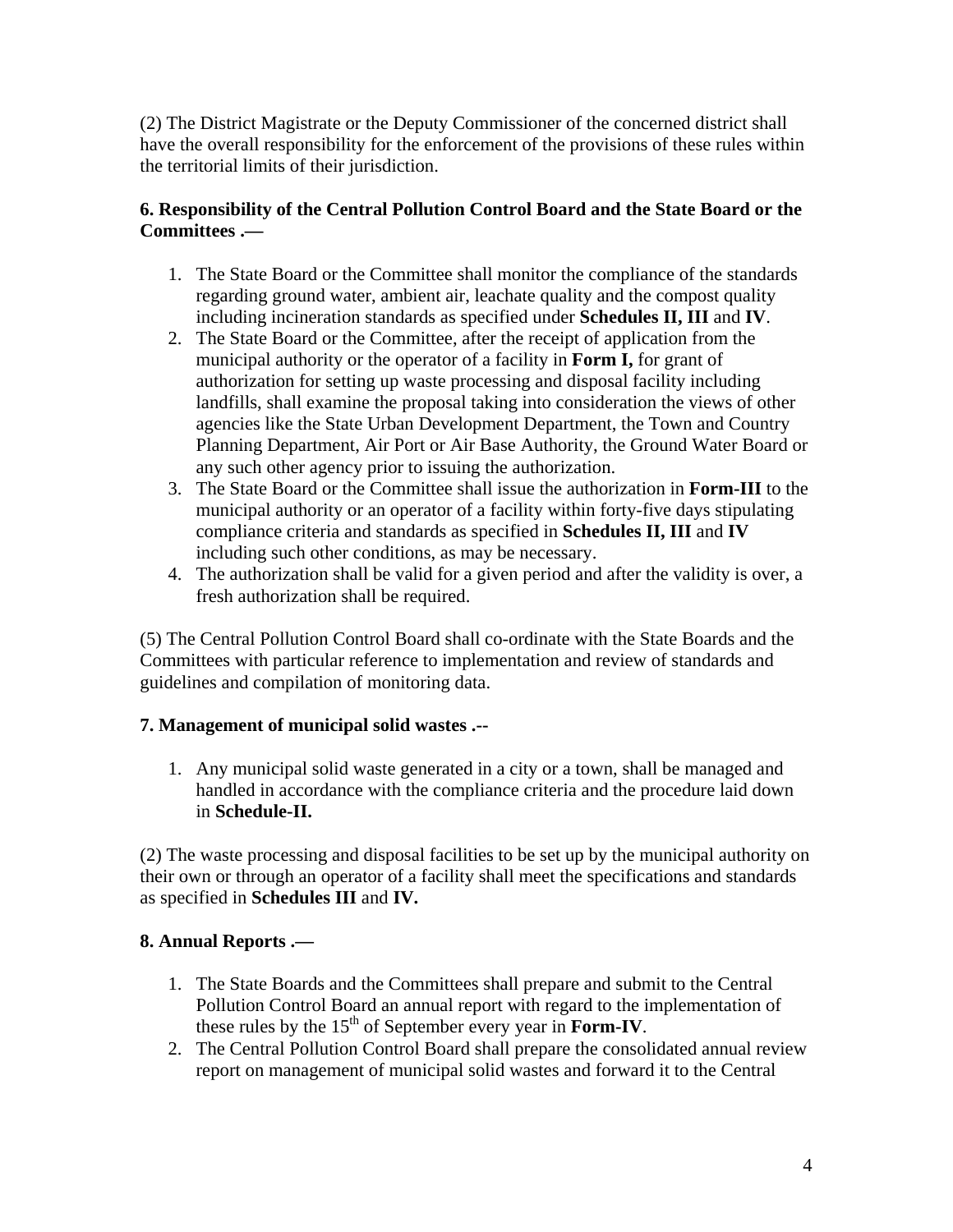Government alongwith its recommendations before the  $15<sup>th</sup>$  of December every year.

**9. Accident Reporting .--** When an accident occurs at any municipal solid wastes collection, segregation, storage, processing, treatment and dispoosal facility or landfill site or during the transportation of such wastes, the municipal authority shall forthwith report the accident in **Form-V** to the Secretary in-charge of the Urban Development Department in metropolitan cities, and to District Collector or Deputy Commissioner in all other cases.

## **Schedule I**

#### **[see rules4(2) and (3)]**

| <b>Serial</b> | <b>Compliance Criteria</b>                                                                 | <b>Schedule</b>             |  |
|---------------|--------------------------------------------------------------------------------------------|-----------------------------|--|
| No.           |                                                                                            |                             |  |
|               | Setting up of waste processing and disposal facilities                                     | By 31.12.2003 or<br>earlier |  |
|               | Monitoring the performance of waste processing and<br>disposal facilities                  | Once in six<br>months       |  |
| 3.            | Improvement of existing landfill sites as per provisions<br>of these rules                 | By 31.12.2001 or<br>earlier |  |
| 4.            | Identification of landfill sites for future use and making<br>site (s) ready for operation | By 31.12.2002 or<br>earlier |  |

#### **Implementation Schedule**

#### **Schedule -II**

#### **[see rules 6(1) and (3), 7(1)]**

#### **Management of Municipal Solid Wastes**

| S.no | <b>Parameters</b> | Compliance criteria                                                                                                                                                                    |
|------|-------------------|----------------------------------------------------------------------------------------------------------------------------------------------------------------------------------------|
|      |                   | <b>Collection of</b> $\parallel$ 1. Littering of municipal solid waste shall be prohibited in cities,<br>municipal solid towns and in urban grass notified by the State Governments To |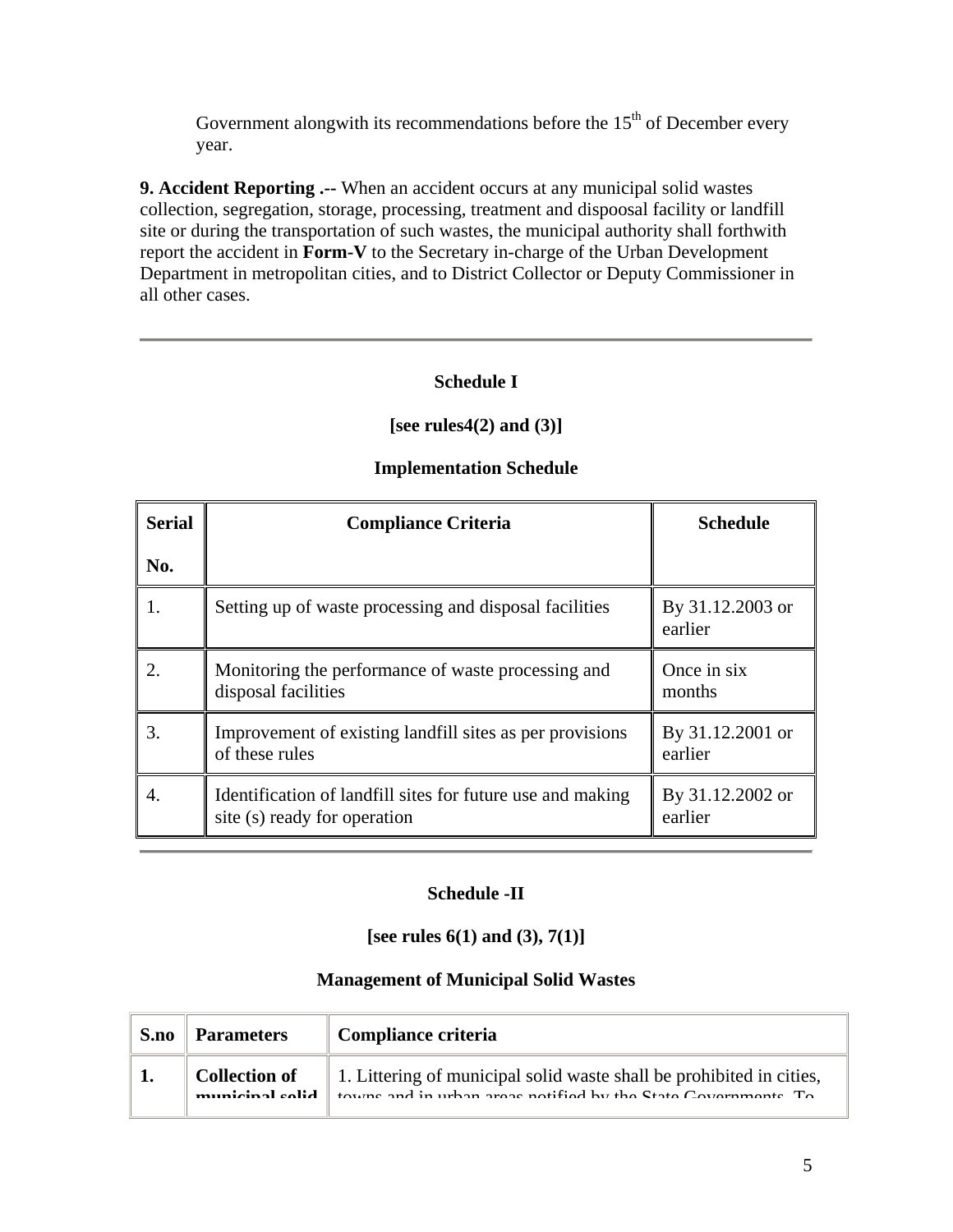|    | wastes                                      | prohibit littering and facilitate compliance, the following steps<br>shall be taken by the municipal authority, namely :-                                                                                                                                                                                                                                                                                                                                                                                                                                                                                                                                                                                                                                                                                                                                                                                                                                                                                                                                                                                                                                                                                                                                                                                                                                                                                                                                                                                                                                                                                                                                                                                                                                                                                                                                                                                                                                                               |  |
|----|---------------------------------------------|-----------------------------------------------------------------------------------------------------------------------------------------------------------------------------------------------------------------------------------------------------------------------------------------------------------------------------------------------------------------------------------------------------------------------------------------------------------------------------------------------------------------------------------------------------------------------------------------------------------------------------------------------------------------------------------------------------------------------------------------------------------------------------------------------------------------------------------------------------------------------------------------------------------------------------------------------------------------------------------------------------------------------------------------------------------------------------------------------------------------------------------------------------------------------------------------------------------------------------------------------------------------------------------------------------------------------------------------------------------------------------------------------------------------------------------------------------------------------------------------------------------------------------------------------------------------------------------------------------------------------------------------------------------------------------------------------------------------------------------------------------------------------------------------------------------------------------------------------------------------------------------------------------------------------------------------------------------------------------------------|--|
|    |                                             | i.<br>Organising house-to-house collection of municipal solid<br>wastes through any of the methods, like community bin<br>collection (central bin), house-to-house collection,<br>collection on regular pre-informed timings and scheduling<br>by using bell ringing of musical vehicle (without<br>exceeding permissible noise levels);<br>ii.<br>Devising collection of waste from slums and squatter areas<br>or localities including hotels, restaurants, office complexes<br>and commercial areas;<br>iii.<br>Wastes from slaughter houses, meat and fish markets,<br>fruits and vegetable markets, which are biodegradable in<br>nature, shall be managed to make use of such wastes;<br>Bio-medical wastes and industrial wastes shall not be<br>iv.<br>mixed with municipal solid wastes and such wastes shall<br>follow the rules separately specified for the purpose;<br>Collected waste from residential and other areas shall be<br>V.<br>transferred to community bin by hand-driven containerised<br>carts or other small vehicles;<br>Horticlutural and construction or demolition wastes or<br>vi.<br>debris shall be separately collected and disposed off<br>following proper norms. Similarly, wastes generated at<br>dairies shall be regulated in accordance with the State<br>laws;<br>Waste (garbage, dry leaves) shall not be burnt;<br>vii.<br>viii.<br>Stray animals shall not be allowed to move around waste<br>storage facilities or at any other place in the city or town<br>and shall be managed in accordance with the State laws.<br>2. The municipal authority shall notify waste collection schedule<br>and the likely method to be adopted for public benefit in a city or<br>town.<br>3. It shall be the responsibility of generator of wastes to avoid<br>littering and ensure delivery of wastes in accordance with the<br>collection and segregation system to be notified by the municipal<br>authority as per para $1(2)$ of this Schedule. |  |
| 2. | Segregation of<br>municipal solid<br>wastes | In order to encourage the citizens, municipal authority shall<br>organise awareness programmes for segregation of wastes and<br>shall promote recycling or reuse of segregated materials.                                                                                                                                                                                                                                                                                                                                                                                                                                                                                                                                                                                                                                                                                                                                                                                                                                                                                                                                                                                                                                                                                                                                                                                                                                                                                                                                                                                                                                                                                                                                                                                                                                                                                                                                                                                               |  |
|    |                                             | The municinal outhority aboll undertake phased programme to                                                                                                                                                                                                                                                                                                                                                                                                                                                                                                                                                                                                                                                                                                                                                                                                                                                                                                                                                                                                                                                                                                                                                                                                                                                                                                                                                                                                                                                                                                                                                                                                                                                                                                                                                                                                                                                                                                                             |  |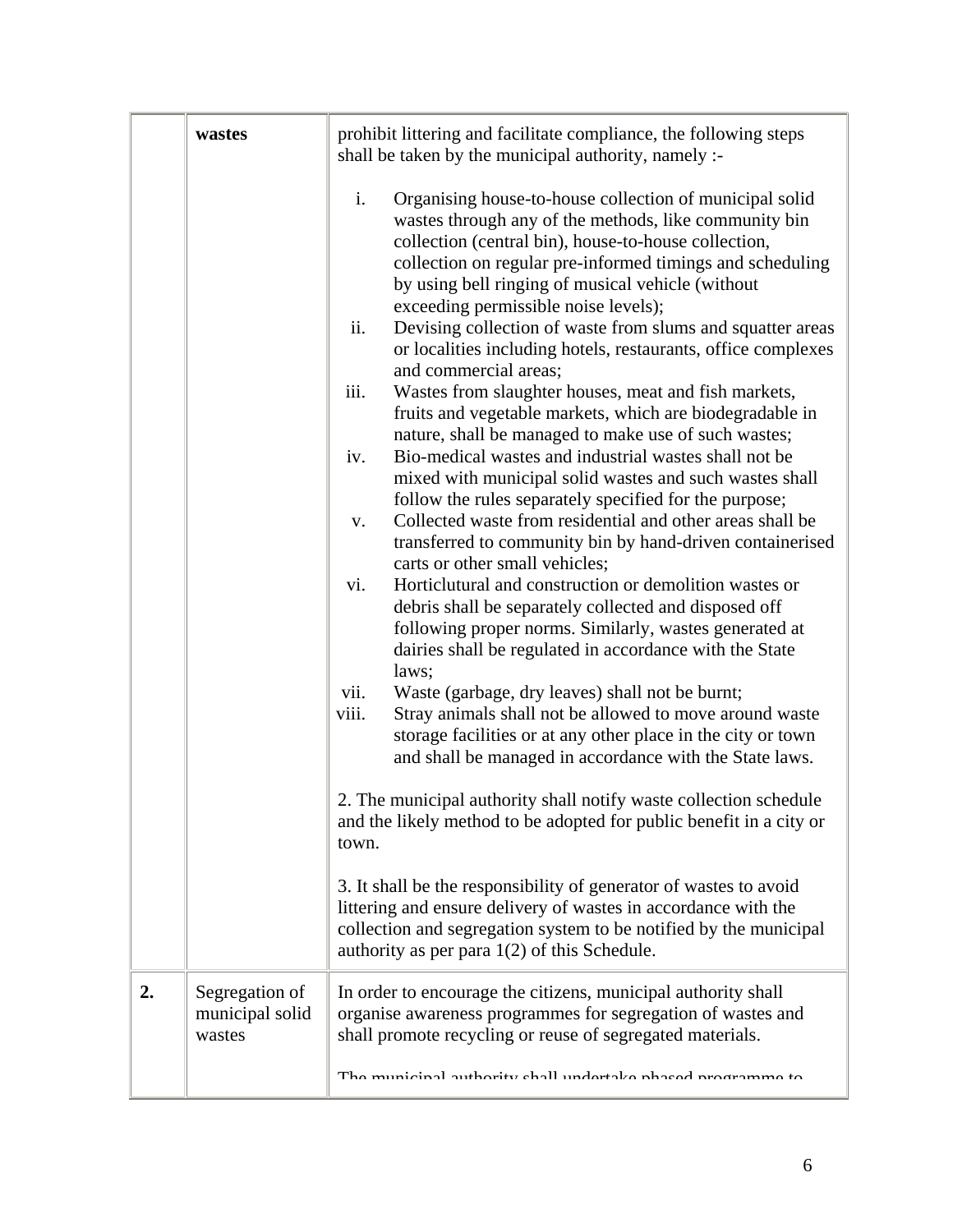|    |                                                       | ensure community participation in waste segregation. For this<br>purpose, regular meetings at quarterly intervals shall be arranged<br>by the municipal authorities with representatives of local resident<br>welfare associations and non-governmental organizations.                                                                                                                                                                                                                                                                          |  |  |
|----|-------------------------------------------------------|-------------------------------------------------------------------------------------------------------------------------------------------------------------------------------------------------------------------------------------------------------------------------------------------------------------------------------------------------------------------------------------------------------------------------------------------------------------------------------------------------------------------------------------------------|--|--|
| 3. | <b>Storage of</b><br>municipal solid<br>wastes        | Municipal authorities shall establish and maintain storage facilities<br>in such a manner as they do not create unhygienic and insanitary<br>conditions around it. Following criteria shall be taken into account<br>while establishing and maintaining storage facilities, namely :-                                                                                                                                                                                                                                                           |  |  |
|    |                                                       | i.<br>Storage facilities shall be created and established by taking<br>into account quantities of waste generation in a given area<br>and the population densities. A storage facility shall be so<br>placed that it is accessible to users;<br>ii.<br>Storage facilities to be set up by municipal authorities or<br>any other agency shall be so designed that wastes stored<br>are not exposed to open atmosphere and shall be<br>aesthetically acceptable and user-friendly;                                                                |  |  |
|    |                                                       | iii.<br>Storage facilities or 'bins' shall have 'easy to operate'<br>design for handling, transfer and transportation of waste.<br>Bins for storage of bio-degradable wastes shall be painted<br>green, those for storage of recyclable wastes shall be<br>printed white and those for storage of other wastes shall be<br>printed black;<br>Manual handling of waste shall be prohibited. If<br>iv.<br>unavoidable due to constraints, manual handling shall be<br>carried out under proper precaution with due care for<br>safety of workers. |  |  |
| 4. | <b>Transportation</b><br>of municipal<br>solid wastes | Vehicles used for transportation of wastes shall be covered. Waste<br>should not be visible to public, nor exposed to open environment<br>preventing their scattering. The following criteria shall be met,<br>namely:-                                                                                                                                                                                                                                                                                                                         |  |  |
|    |                                                       | i.<br>The storage facilities set up by municipal authorities shall<br>be daily attended for clearing of wastes. The bins or<br>containers wherever placed shall be cleaned before they<br>start overflowing;<br>ii.<br>Transportation vehicles shall be so designed that multiple<br>handling of wastes, prior to final disposal, is avoided.                                                                                                                                                                                                   |  |  |
| 5. | <b>Processing of</b><br>munininal calid               | Municipal authorities shall adopt suitable technology or<br>combination of such technologies to make use of wester so as to                                                                                                                                                                                                                                                                                                                                                                                                                     |  |  |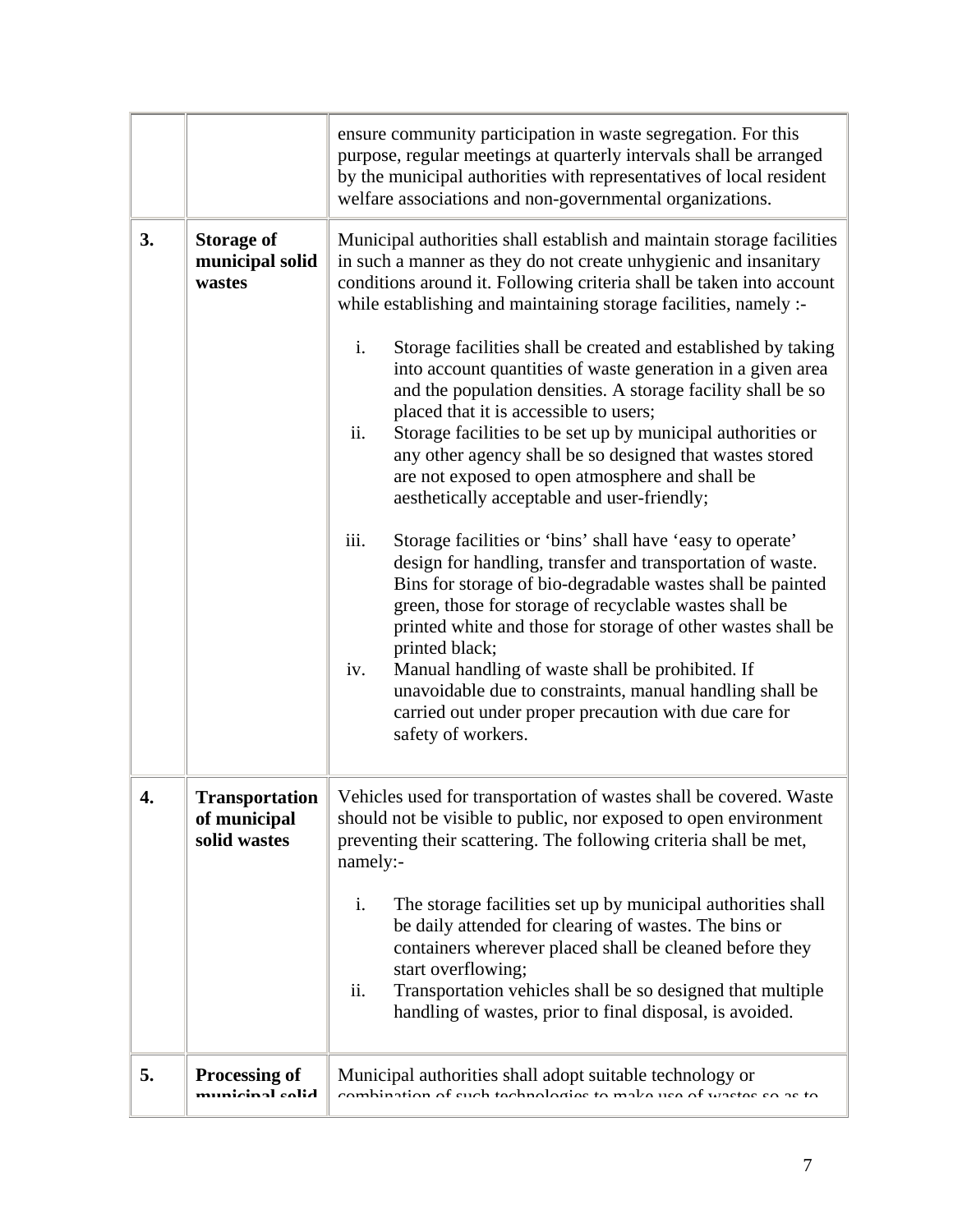|    | wastes                                   | minimize burden on landfill. Following criteria shall be adopted,<br>namely:-                                                                                                                                                                                                                                                                                                                                                                                                                                                                                                                                                                                 |  |  |
|----|------------------------------------------|---------------------------------------------------------------------------------------------------------------------------------------------------------------------------------------------------------------------------------------------------------------------------------------------------------------------------------------------------------------------------------------------------------------------------------------------------------------------------------------------------------------------------------------------------------------------------------------------------------------------------------------------------------------|--|--|
|    |                                          | (i) The biodegradable wastes shall be processed by<br>composting, vermicomposting, anaerobic digestion or any<br>other appropriate biological processing for stabilization of<br>wastes. It shall be ensured that compost or any other end<br>product shall comply with standards as specified in<br>Schedule-IV;                                                                                                                                                                                                                                                                                                                                             |  |  |
|    |                                          | ii.<br>Mixed waste containing recoverable resources shall follow<br>the route of recycling. Incineration with or without energy<br>recovery including pelletisation can also be used for<br>processing wastes in specific cases. Municipal authority or<br>the operator of a facility wishing to use other state-of-the-<br>art technologies shall approach the Central Pollution<br>Control Board to get the standards laid down before<br>applying for grant of authorisation.                                                                                                                                                                              |  |  |
| 6. | Disposal of<br>municipal solid<br>wastes | Land filling shall be restricted to non-biodegradable, inert waste<br>and other waste that are not suitable either for recycling or for<br>biological processing. Land filling shall also be carried out for<br>residues of waste processing facilities as well as pre-processing<br>rejects from waste processing facilities. Land filling of mixed<br>waste shall be avoided unless the same is found unsuitable for<br>waste processing. Under unavoidable circumstances or till<br>installation of alternate facilities, land-filling shall be done<br>following proper norms. Landfill sites shall meet the<br>specifications as given in Schedule -III. |  |  |

## **Schedule III**

# **[see rules 6(1) and (3), 7(2)]**

# **Specifications for Landfill Sites**

#### **Site Selection**

1. In areas falling under the jurisdiction of 'Development Authorities' it shall be the responsibility of such Development Authorities to identify the landfill sites and hand over the sites to the concerned municipal authority for development, operation and maintenance. Elsewhere, this responsibility shall lie with the concerned municipal authority.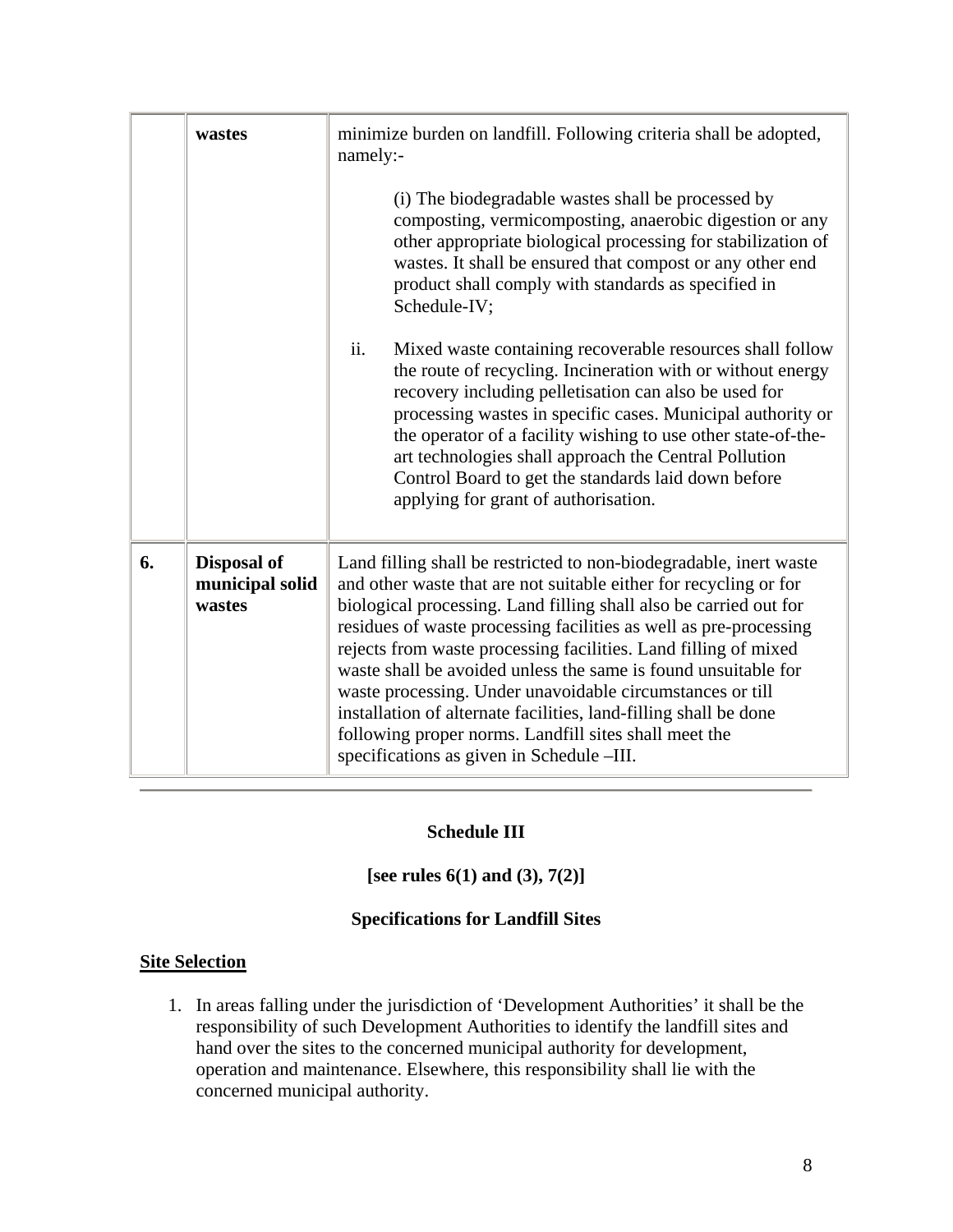- 2. Selection of landfill sites shall be based on examination of environmental issues. The Department of Urban Development of the State or the Union territory shall co-ordinate with the concerned organisations for obtaining the necessary approvals and clearances.
- 3. The landfill site shall be planned and designed with proper documentation of a phased construction plan as well as a closure plan.
- 4. he landfill sites shall be selected to make use of nearby wastes processing facility. Otherwise, wastes processing facility shall be planned as an integral part of the landfill site.
- 5. The existing landfill sites which continue to be used for more than five years, shall be improved in accordance of the specifications given in this Schedule.
- 6. Biomedical wastes shall be disposed off in accordance with the Bio-medical Wastes (Management and Handling) Rules, 1998 and hazardous wastes shall be managed in accordance with the Hazardous Wastes (Management and Handling ) Rules, 1989, as amended from time to time.
- 7. The landfill site shall be large enough to last for 20-25 years.
- 8. The landfill site shall be away from habitation clusters, forest areas, water bodies monuments, National Parks, Wetlands and places of important cultural, historical or religious interest.
- 9. A buffer zone of no-development shall be maintained around landfill site and shall be incorporated in the Town Planning Department's land-use plans.
- 10. Landfill site shall be away from airport including airbase. Necessary approval of airport or airbase authorities prior to the setting up of the landfill site shall be obtained in cases where the site is to be located within 20 km of an airport or airbase..

# **Facilities at the Site**

- 11. Landfill site shall be fenced or hedged and provided with proper gate to monitor incoming vehicles or other modes of transportation.
- 12. The landfill site shall be well protected to prevent entry of unauthorised persons and stray animals.
- 13. Approach and other internal roads for free movement of vehicles and other machinery shall exist at the landfill site.
- 14. The landfill site shall have wastes inspection facility to monitor wastes brought in for landfill, office facility for record keeping and shelter for keeping equipment and machinery including pollution monitoring equipments.
- 15. Provisions like weigh bridge to measure quantity of waste brought at landfill site, fire protection equipments and other facilities as may be required shall be provided.
- 16. Utilities such as drinking water (preferably bathing facilities for workers) and lighting arrangements for easy landfill operations when carried out in night hours shall be provided.
- **17.** Safety provisions including health inspections of workers at landfill site shall be periodically made.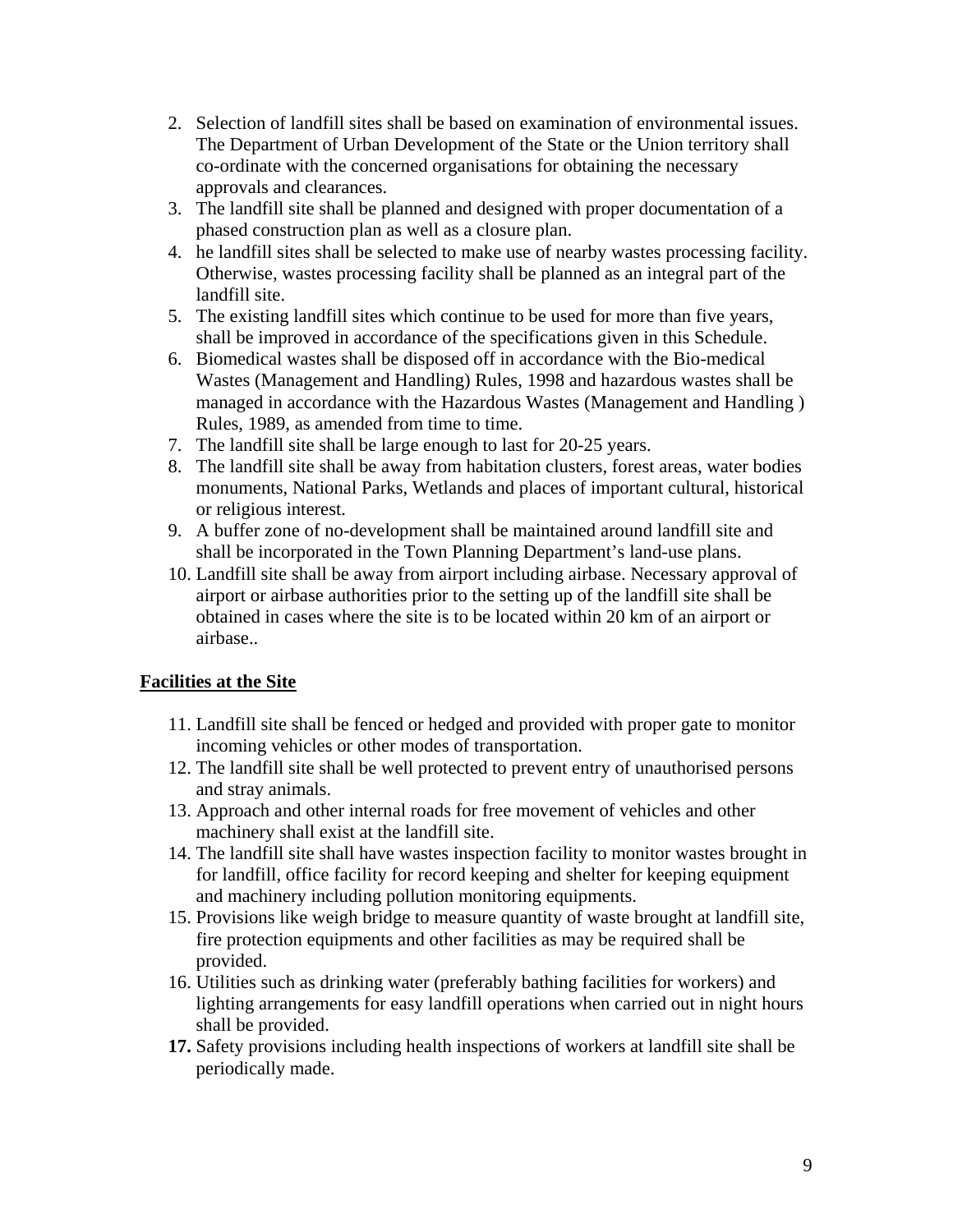### **Specifications for land filling**

- 18. Wastes subjected to land filling shall be compacted in thin layers using landfill compactors to achieve high density of the wastes. In high rainfall areas where heavy compactors cannot be used alternative measures shall be adopted.
- 19. Wastes shall be covered immediately or at the end of each working day with minimum 10 cm of soil, inert debris or construction material till such time waste processing facilities for composting or recycling or energy recovery are set up as per Schedule I.
- 20. Prior to the commencement of monsoon season, an intermediate cover of 40-65 cm thickness of soil shall be placed on the landfill with proper compaction and grading to prevent infiltration during monsoon. Proper drainage berms shall be constructed to divert run-off away from the active cell of the landfill.
- 21. After completion of landfill, a final cover shall be designed to minimize infiltration and erosion. The final cover shall meet the following specifications, namely :--
- a. The final cover shall have a barrier soil layer comprising of 60 cms of clay or amended soil with permeability coefficient less that  $1 \times 10^{-7}$  cm/sec.
- b. On top of the barrier soil layer there shall be a drainage layer of 15 cm.
- c. On top of the drainage layer there shall be a vegetative layer of 45 cm to support natural plant growth and to minimize erosion.

#### **Pollution prevention**

22. In order to prevent pollution problems from landfill operations, the following provisions shall be made, namely :-

- a. Diversion of storm water drains to minimize leachate generation and prevent pollution of surface water and also for avoiding flooding and creation of marshy conditions;
- b. Construction of a non-permeable lining system at the base and walls of waste disposal area. For landfill receiving residues of waste processing facilities or mixed waste or waste having contamination of hazardous materials (such as aerosols, bleaches, polishes, batteries, waste oils, paint products and pesticides) minimum liner specifications shall be a composite barrier having 1.5 mm high density polyethylene (HDPE) geomembrane, or equivalent, overlying 90 cm of soil (clay or amended soil) having permeability coefficient not greater than 1 x 10-  $7 \text{ cm/sec}$ . The highest level of water table shall be at least two meter below the base of clay or amended soil barrier layer;
- c. Provisions for management of leachates collection and treatment shall be made. The treated leachates shall meet the standards specified in Schedule- IV;
- d. Prevention of run-off from landfill area entering any stream, river, lake or pond.

# **Water Quality Monitoring**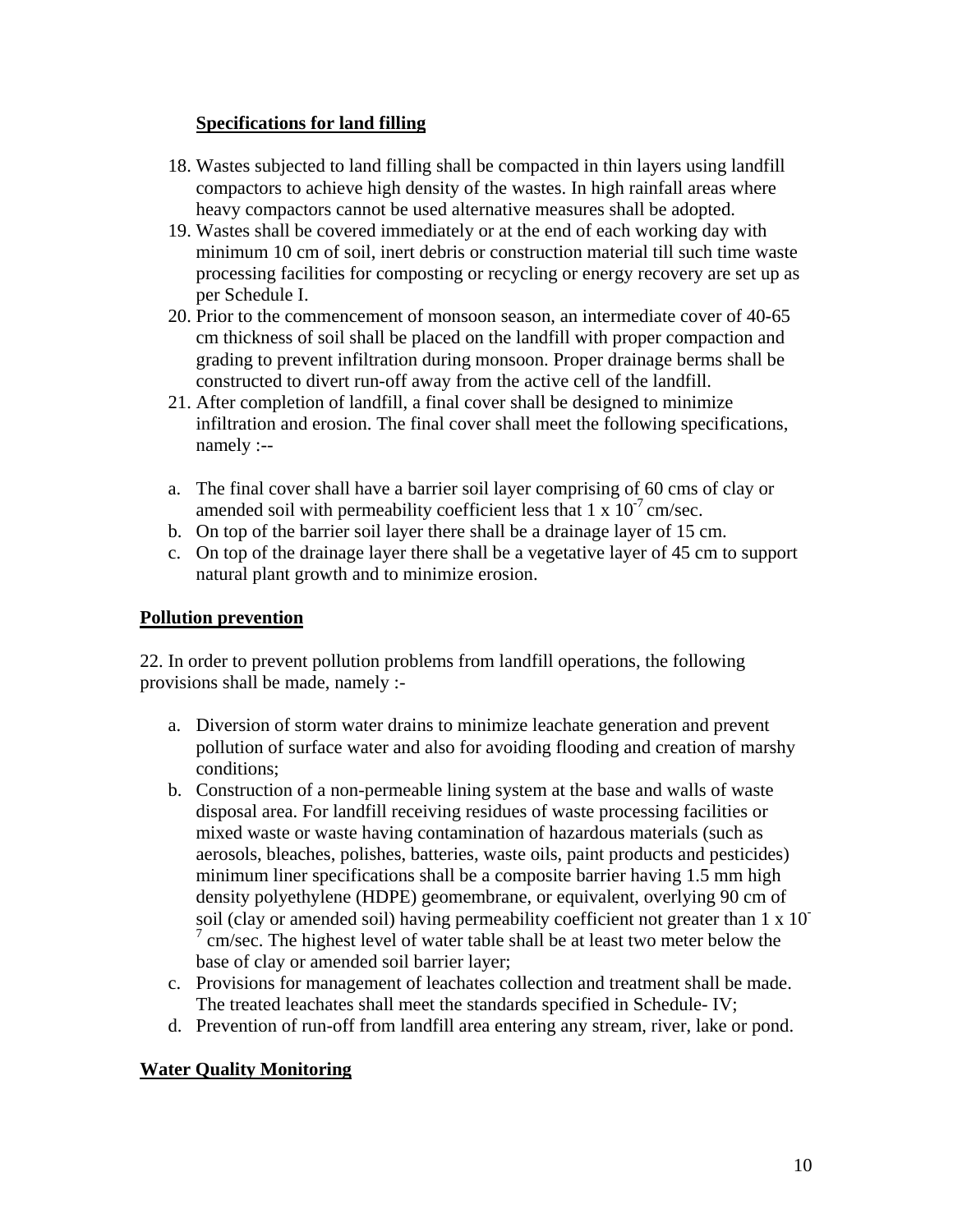- 23. Before establishing any landfill site, baseline data of ground water quality in the area shall be collected and kept in record for future reference. The ground water quality within 50 metres of the periphery of landfill site shall be periodically monitored to ensure that the ground water is not contaminated beyond acceptable limit as decided by the Ground Water Board or the State Board or the Committee. Such monitoring shall be carried out to cover different seasons in a year that is, summer, monsoon and post-monsoon period.
- 24. Usage of groundwater in and around landfill sites for any purpose (including drinking and irrigation) is to be considered after ensuring its quality. The following specifications for drinking water quality shall apply for monitoring purpose, namely :-

| S.No.            | <b>Parameters</b>                      | IS 10500: 1991<br>Desirable limit (mg/l<br>except for pH) |
|------------------|----------------------------------------|-----------------------------------------------------------|
| 1.               | Arsenic                                | 0.05                                                      |
| 2.               | Cadmium                                | 0.01                                                      |
| 3                | Chromium                               | 0.05                                                      |
| $\overline{4}$ . | Copper                                 | 0.05                                                      |
| 5.               | Cyanide                                | 0.05                                                      |
| 6.               | Lead                                   | 0.05                                                      |
| 7.               | Mercury                                | 0.001                                                     |
| 8.               | <b>Nickel</b>                          |                                                           |
| 9.               | Nitrate as $NO3$                       | 45.0                                                      |
| 10               | <b>PH</b>                              | $6.5 - 8.5$                                               |
| 11.              | Iron                                   | 0.3                                                       |
| 12.              | Total hardness (as CaCO <sub>3</sub> ) | 300.0                                                     |
| 13.              | Chlorides                              | 250                                                       |
| 14.              | Dissolved solids                       | 500                                                       |
| 15.              | Phenolic compounds (as<br>$C_6H_5OH$   | 0.001                                                     |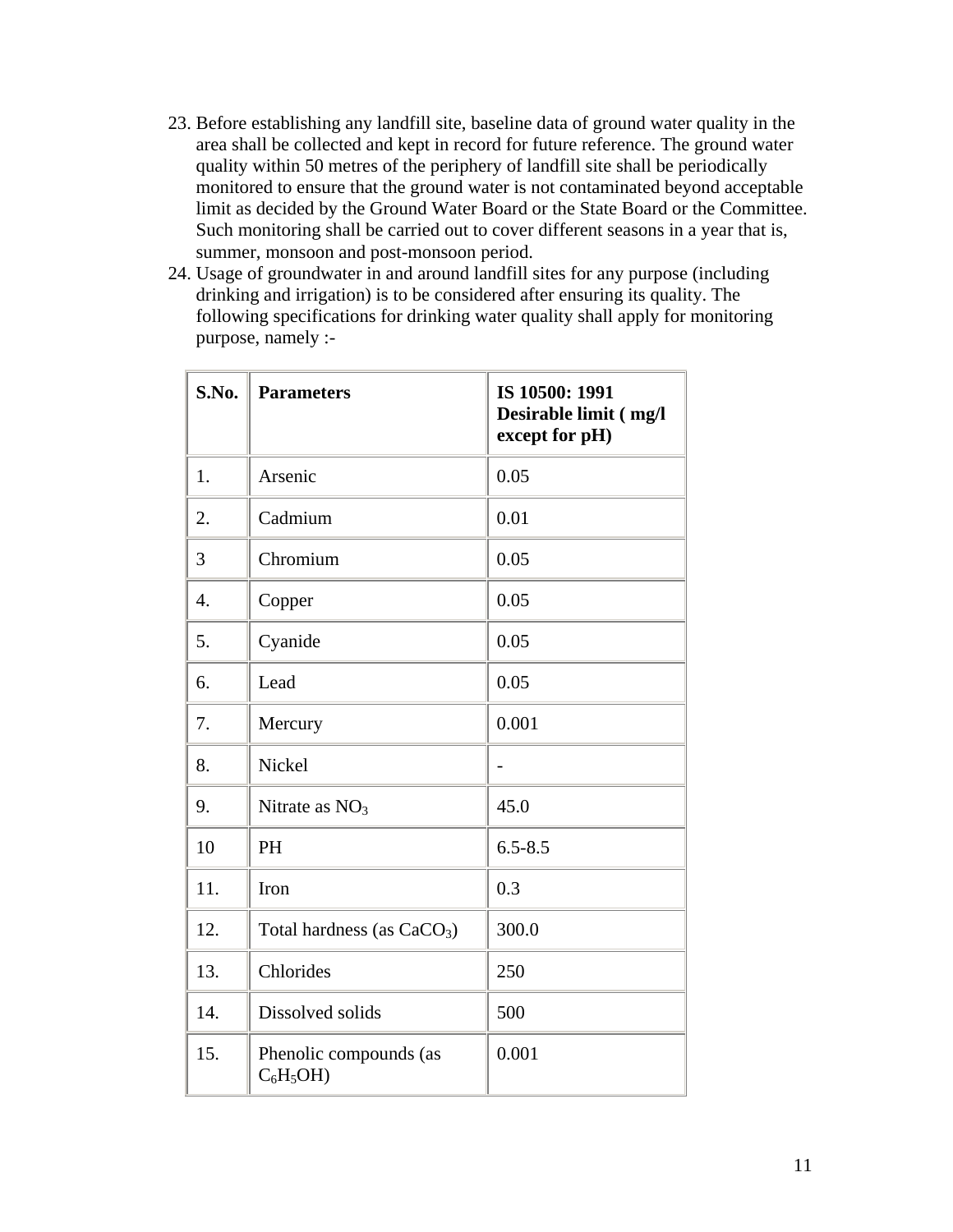| 16. | Zinc                  |  |
|-----|-----------------------|--|
|     | Sulphate (as $SO_4$ ) |  |

#### 25. **Ambient Air Quality Monitoring**

- 26. Installation of landfill gas control system including gas collection system shall be made at landfill site to minimize odour generation, prevent off-site migration of gases and to protect vegetation planted on the rehabilitated landfill surface.
- 27. The concentration of methane gas generated at landfill site shall not exceed 25 per cent of the lower explosive limit (LEL).
- 28. The landfill gas from the collection facility at a landfill site shall be utilized for either direct thermal applications or power generation, as per viability. Otherwise, landfill gas shall be burnt (flared) and shall not be allowed to directly escape to the atmosphere or for illegal tapping. Passive venting shall be allowed if its utiliztion or flaring is not possible.
- 29. Ambient air quality at the landfill site and at the vicinity shall be monitored to meet the following specified standards, namely :-

| S.No. | <b>Parameters</b>                   | <b>Acceptable levels</b>                                                                           |
|-------|-------------------------------------|----------------------------------------------------------------------------------------------------|
| (i)   | Sulphur dioxide                     | 120 μ γ/μ <sup>3</sup> (24 ηουρσ)                                                                  |
| (ii)  | <b>Suspended Particulate Matter</b> | 500 μ γ/μ <sup>3</sup> (24 ηουρσ)                                                                  |
| (iii) | Methane                             | Not to exceed 25 per cent of<br>the lower explosive limit<br>(equivalent to $650 \text{ mg/m}^3$ ) |
| (iv)  | Ammonia daily average               |                                                                                                    |
|       | (Sample duration 24 hrs)            | 0.4 mg/m <sup>3</sup> (400 µ $\gamma/\mu^3$ )                                                      |
|       |                                     |                                                                                                    |
| (v)   | Carbon monoxide                     | 1 hour average : $2 \text{ mg/m}^3$                                                                |
|       |                                     | 8 hour average : $1 \text{ mg/m}^3$                                                                |

29. The ambient air quality monitoring shall be carried out by the concerned authority as per the following schedule, namely:-

(a) Six times in a year for cities having population of more than fifty lakhs;

(b) Four times in a year for cities having population between ten and fifty lakhs;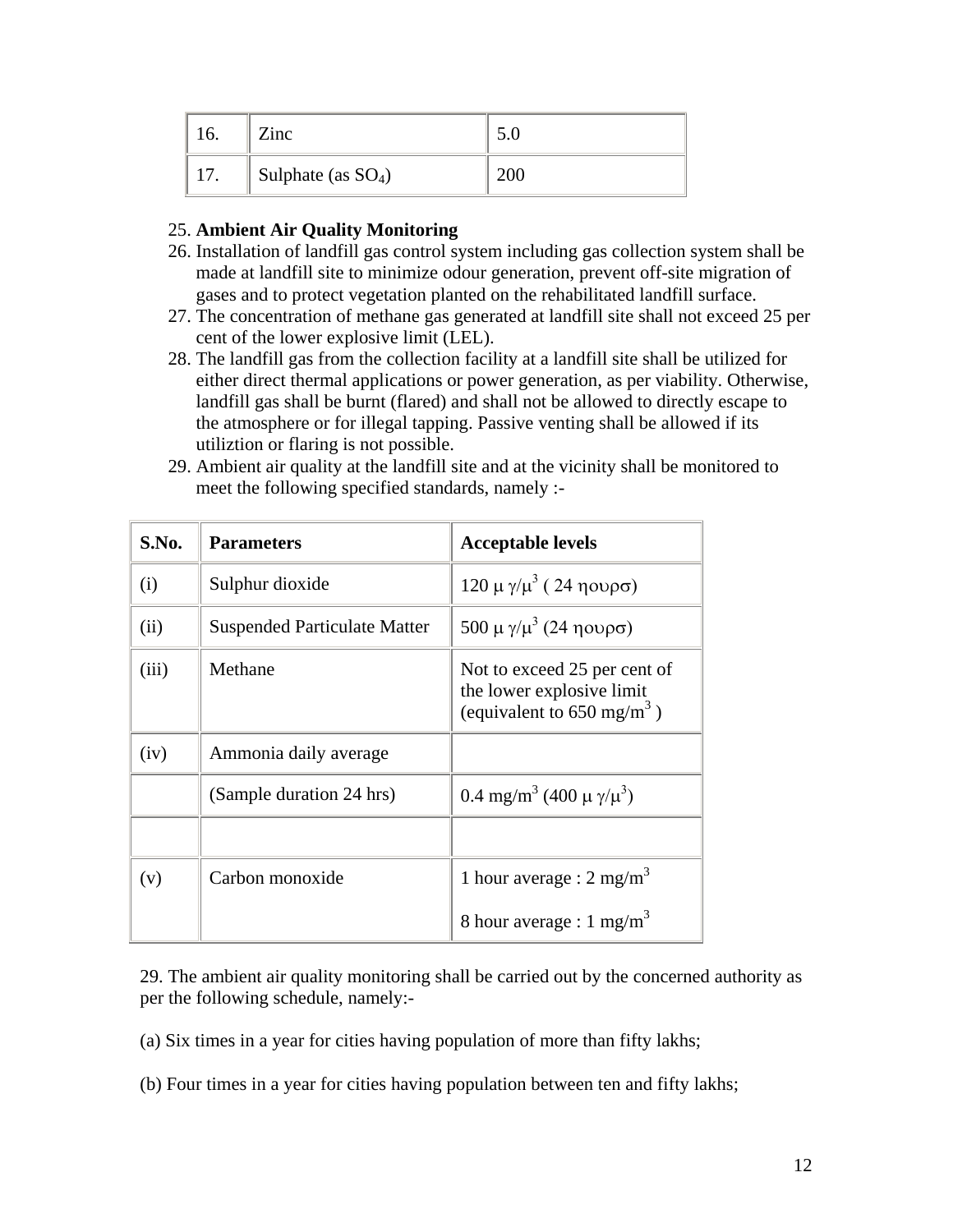(c) Two times in a year for town or cities having population between one and ten lakhs.

## **Plantation at Landfill Site**

30. A vegetative cover shall be provided over the completed site in accordance with the and following specifications, namely :-

(a) Selection of locally adopted non-edible perennial plants that are resistant to drought and extreme temperatures shall be allowed to grow;

(b) The plants grown be such that their roots do not penetrate more than 30 cms. This condition shall apply till the landfill is stabilised;

(c) Selected plants shall have ability to thrive on low-nutrient soil with minimum nutrient addition;

(d) Plantation to be made in sufficient density to minimize soil erosion.

#### **Closure of Landfill Site and Post-care**

31. The post-closure care of landfill site shall be conducted for at least fifteen years and long term monitoring or care plan shall consist of the following, namely :-

(a) Maintaining the integrity and effectiveness of final cover, making repairs and preventing run-on and run-off from eroding or otherwise damaging the final cover;

(b) Monitoring leachate collection system in accordance with the requirement;

(c) Monitoring of ground water in accordance with requirements and maintaining ground water quality;

(d) Maintaining and operating the landfill gas collection system to meet the standards.

32. Use of closed landfill sites after fifteen years of post-closure monitoring can be considered for human settlement or otherwise only after ensuring that gaseous and leachate analysis comply with the specified standards.

#### **Special provisions for hilly areas**

33. Cities and towns located on hills shall have location-specific methods evolved for final disposal of solid wastes by the municipal authority with the approval of the concerned State Board or the Committee. The municipal authority shall set up processing facilities for utilization of biodegradable organic wastes. The inert and non-biodegradable waste shall be used for building roads or filling-up of appropriate areas on hills. Because of constraints in finding adequate land in hilly areas, wastes not suitable for road-laying or filling up shall be disposed of in specially designed landfills.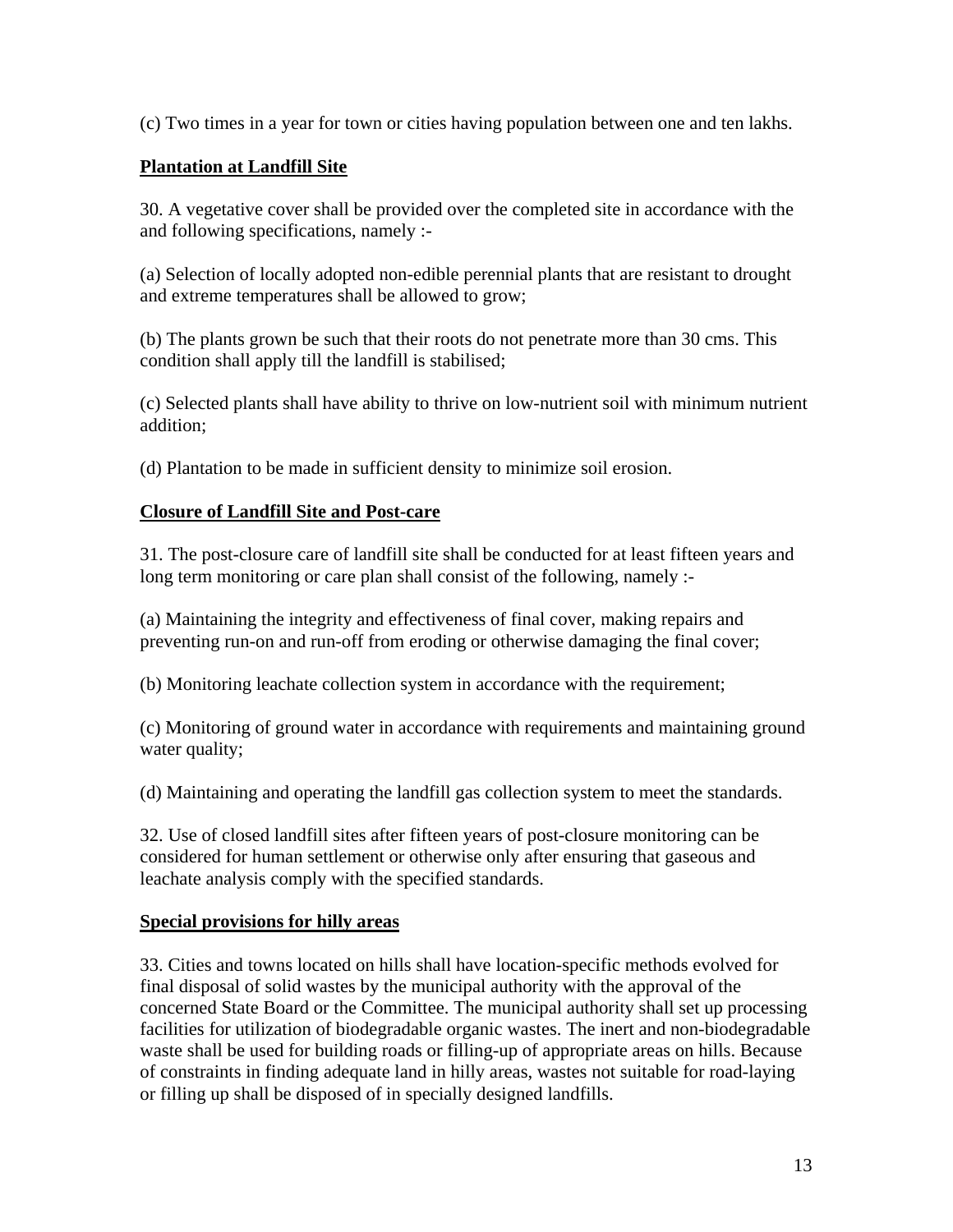# **Schedule IV**

## **[see rules 6(1) and (3), 7(2)]**

#### **Standards for Composting, Treated Leachates and Incineration**

- 1. The waste processing or disposal facilities shall include composting, incineration, pelletisation, energy recovery or any other facility based on state-of-the-art technology duly approved by the Central Pollution Control Board
- 2. In case of engagement of private agency by the municipal authority, a specific agreement between the municipal authority and the private agency shall be made particularly, for supply of solid waste and other relevant terms and conditions.
- 3. In order to prevent pollution problems from compost plant and other processing facilities, the following shall be complied with, namely :-
- i. The incoming wastes at site shall be maintained prior to further processing. To the extent possible, the waste storage area should be covered. If, such storage is done in an open area, it shall be provided with impermeable base with facility for collection of leachate and surface water run-off into lined drains leading to a leachate treatment and disposal facility;
- ii. Necessary precautions shall be taken to minimise nuisance of odour, flies, rodents, bird menace and fire hazard;
- iii. In case of breakdown or maintenance of plant, waste intake shall be stopped and arrangements be worked out for diversion of wastes to the landfill site;
- iv. Pre-process and post-process rejects shall be removed from the processing facility on regular basis and shall not be allowed to pile at the site. Recyclables shall be routed through appropriate vendors. The non-recyclables shall be sent for well designed landfill site(s).
- v. In case of compost plant, the windrow area shall be provided with impermeable base. Such a base shall be made of concrete or compacted clay, 50 cm thick, having permeability coefficient less than  $10^{-7}$  cm/sec. The base shall be provided with 1 to 2 per cent slope and circled by lined drains for collection of leachate or surface run-off;
- vi. Ambient air quality monitoring shall be regularly carried out particularly for checking odour nuisance at down-wind direction on the boundary of processing plant.

• In order to ensure safe application of compost, the following specifications for compost quality shall be met, namely:-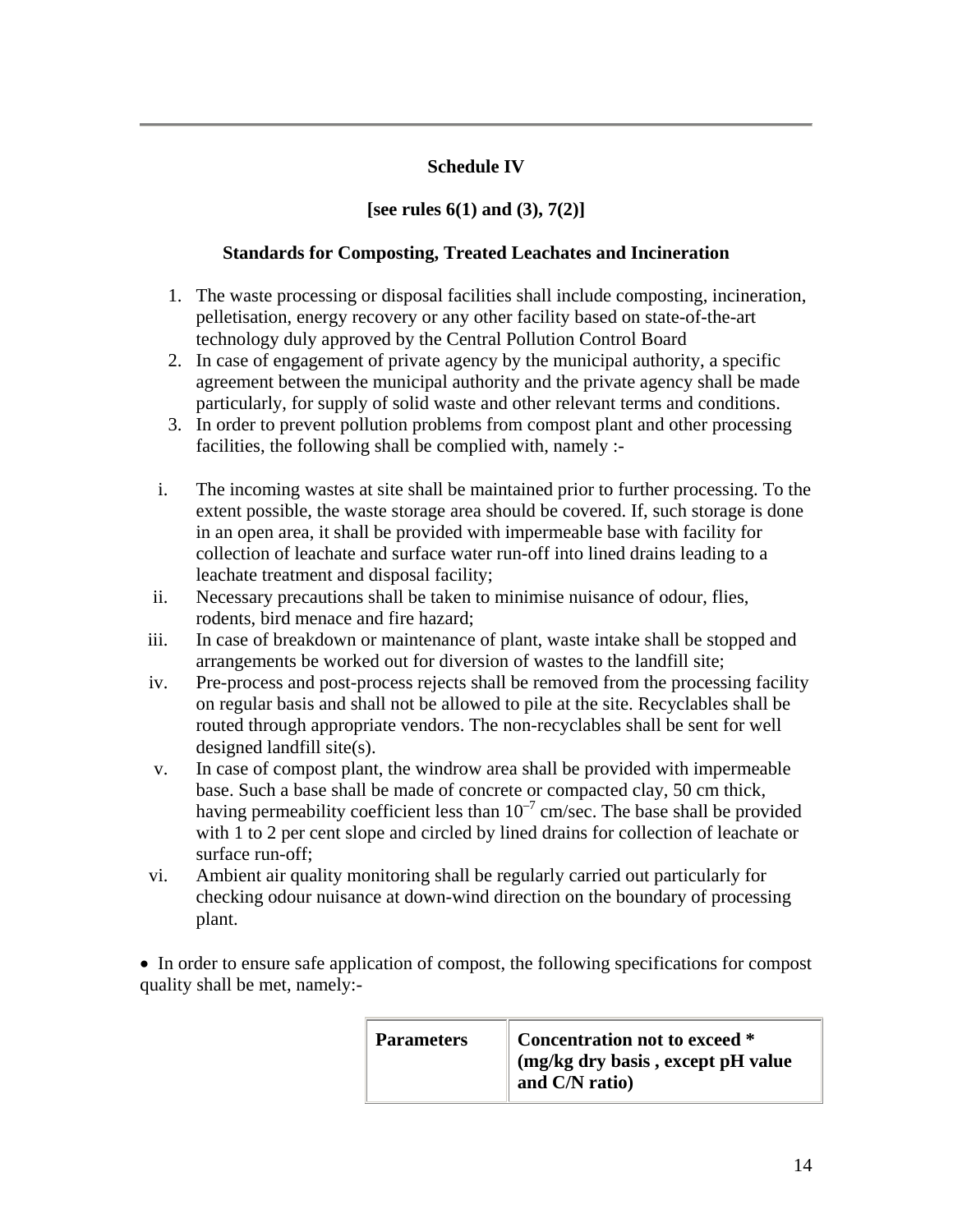| Arsenic   | 10.00       |
|-----------|-------------|
| Cadmium   | 5.00        |
| Chromium  | 50.00       |
| Copper    | 300.00      |
| Lead      | 100.00      |
| Mercury   | 0.15        |
| Nickel    | 50.00       |
| Zinc      | 1000.00     |
| C/N ratio | $20 - 40$   |
| PH        | $5.5 - 8.5$ |

\* Compost (final product) exceeding the above stated concentration limits shall not be used for food crops. However, it may be utilized for purposes other than growing food crops.

4. The disposal of treated leachates shall follow the following standards, namely:-

| S.No           | <b>Parameter</b>                              | <b>Standards</b>                  |                         |                  |
|----------------|-----------------------------------------------|-----------------------------------|-------------------------|------------------|
|                |                                               | (Mode of Disposal)                |                         |                  |
|                |                                               | <b>Inland</b><br>surface<br>water | <b>Public</b><br>sewers | Land<br>disposal |
| 1.             | Suspended solids, mg/l, max                   | 100                               | 600                     | 200              |
| 2.             | Dissolved solids (inorganic)<br>$mg/l$ , max. | 2100                              | 2100                    | 2100             |
| 3              | PH value                                      | 5.5 to 9.0                        | 5.5 to 9.0              | 5.5 to 9.0       |
| $\overline{4}$ | Ammonical nitrogen (as N),<br>$mg/l$ , max.   | 50                                | 50                      |                  |
| 5              | $Total$ Kialdahl nitrogan (as $N$ )           | 100                               |                         |                  |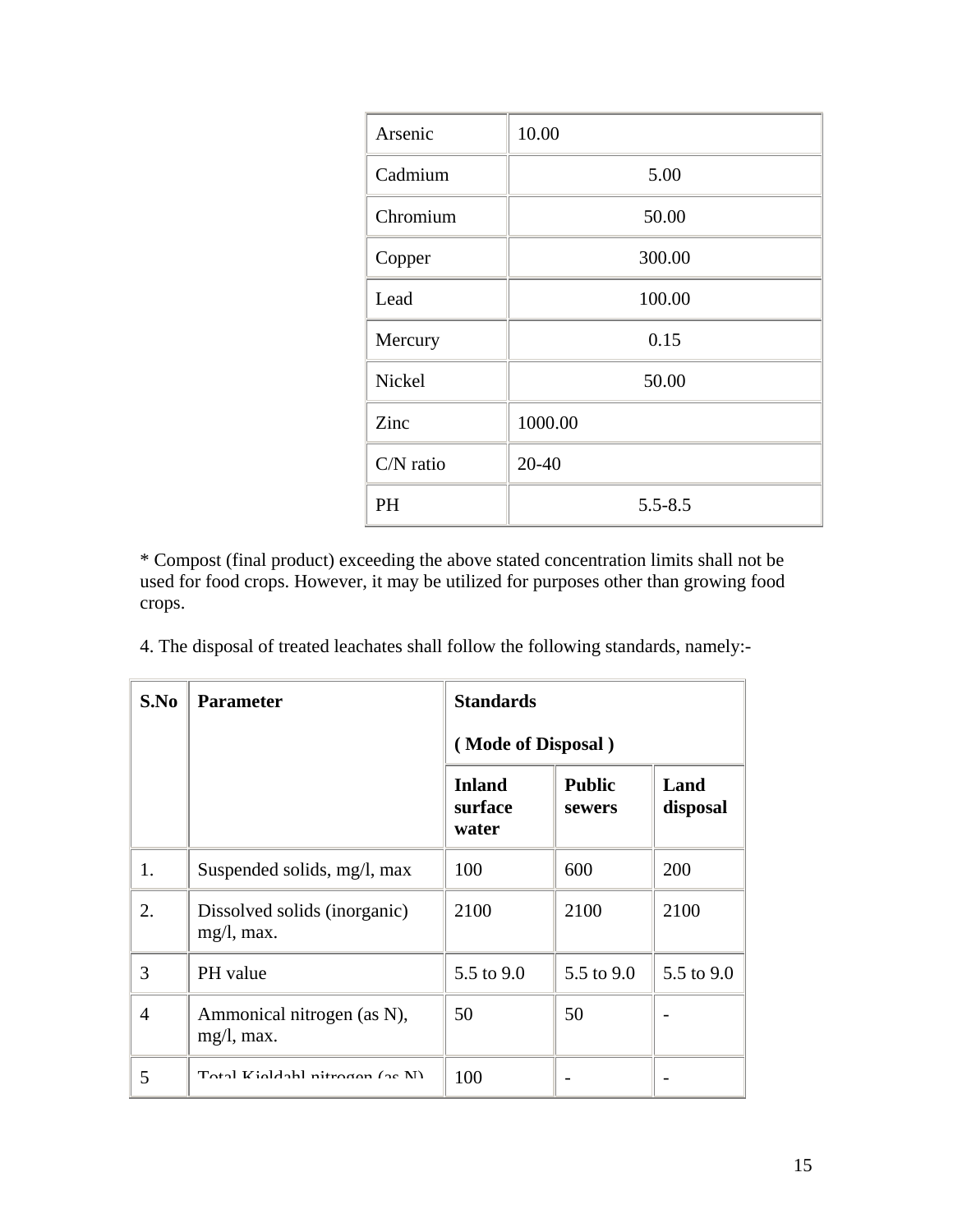|                | mg/l, max.                                                          |      |      |                          |
|----------------|---------------------------------------------------------------------|------|------|--------------------------|
| 6              | Biochemical oxygen demand (<br>3 days at $27^{\circ}$ C) max.(mg/l) | 30   | 350  | 100                      |
| $\overline{7}$ | Chemical oxygen demand,<br>mg/l, max.                               | 250  |      |                          |
| 8              | Arsenic (as As), mg/l, max                                          | 0.2  | 0.2  | 0.2                      |
| 9              | Mercury (as Hg), mg/l, max                                          | 0.01 | 0.01 |                          |
| 10             | Lead (as Pb), mg/l, max                                             | 0.1  | 1.0  |                          |
| 11             | Cadmium (as Cd), mg/l, max                                          | 2.0  | 1.0  |                          |
| 12             | Total Chromium (as Cr), mg/l,<br>max.                               | 2.0  | 2.0  |                          |
| 13             | Copper (as Cu), mg/l, max.                                          | 3.0  | 3.0  | $\overline{\phantom{a}}$ |
| 14             | Zinc (as $Zn$ ), mg/l, max.                                         | 5.0  | 15   |                          |
| 15             | Nickel (as Ni), mg/l, max                                           | 3.0  | 3.0  |                          |
| 16             | Cyanide (as CN), mg/l, max.                                         | 0.2  | 2.0  | 0.2                      |
| 17             | Chloride (as Cl), mg/l, max.                                        | 1000 | 1000 | 600                      |
| 18             | Fluoride (as F), mg/l, max                                          | 2.0  | 1.5  | $\overline{a}$           |
| 19             | Phenolic compounds (as<br>$C_6H_5OH$ ) mg/l, max.                   | 1.0  | 5.0  |                          |

Note : While discharging treated leachates into inland surface waters, quantity of leachates being discharged and the quantity of dilution water available in the receiving water body shall be given due consideration.

The incinerators shall meet the following operating and emission standards, namely:-

## **A. Operating Standards**

- (1) The combustion efficiency (CE) shall be at least 99.00%.
- (2) The combustion efficiency is computed as follows :

 $°CO<sub>2</sub>$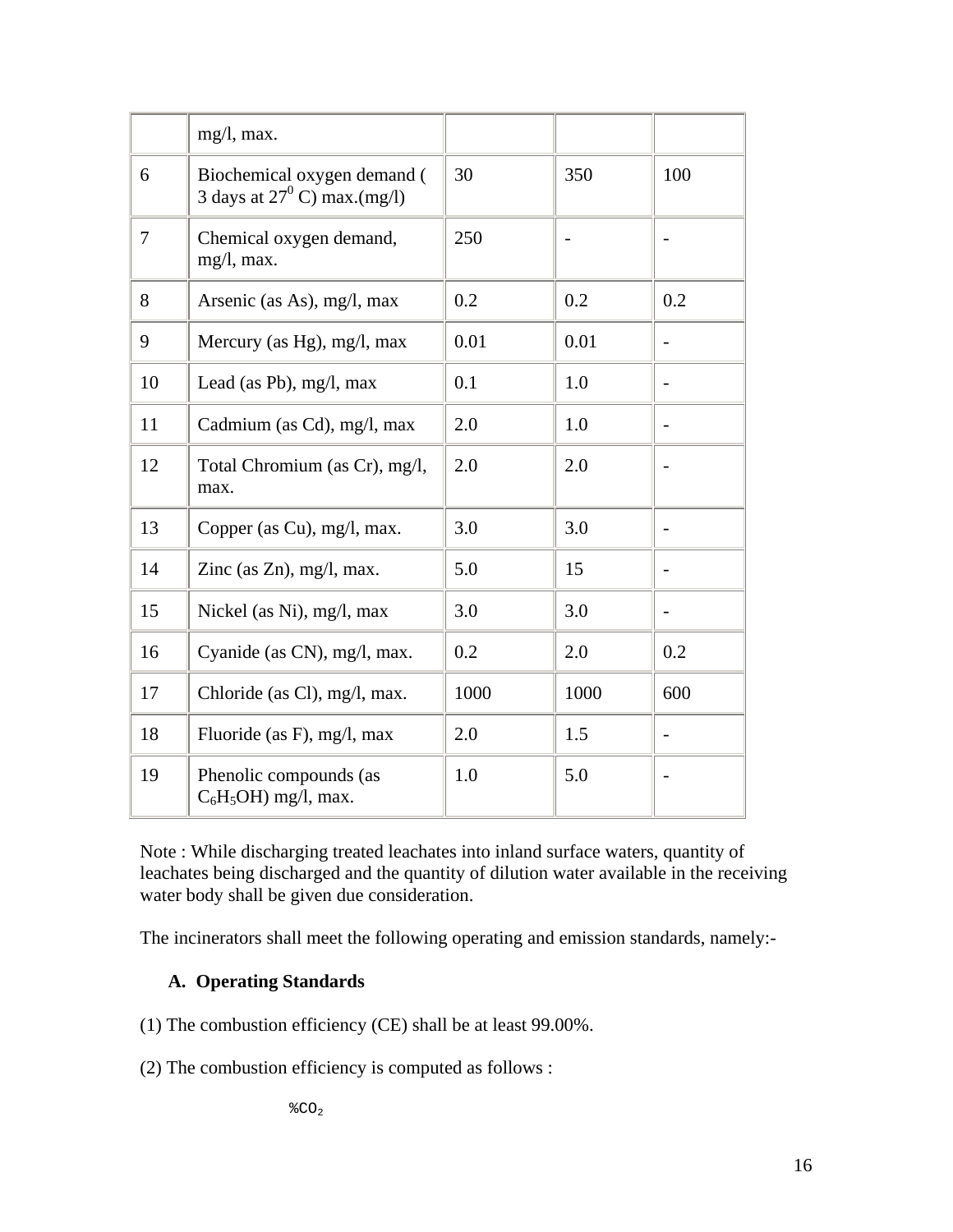C.E. = ------------------------ x 100  $°CO_2 + \tCO$ 

#### **1. Emission Standards**

Parameters  $\frac{12\% \ CO_{2}}{12\% \ CO_{2}}$ correction) (1) Particulate matter (2) Nitrogen Oxides 450 (3) HCl (4) Minimum stack height shall be 30 metres above ground. (5) Volatile organic compounds in ash shall not be more than 0.01%.

**Note :** 

- 1. Suitably designed pollution control devices shall be installed or retrofitted with the incinerator to achieve the above emission limits, if necessary.
- 2. astes to be incinerated shall not be chemically treated with any chlorinated disinfectants
- 3. Chlorinated plastics shall not be incinerated.
- 4. Toxic metals in incineration ash shall be limited within the regulatory quantities as specified in the Hazardous Wastes (Management and Handling) Rules, 1989 as amended from time to time.
- 5. Only low sulphur fuel like l.d.o., l.s.h.s or Diesel shall be used as fuel in the incinerator.

#### **Form –I**

#### **[see rules 4(2) & 6(2)]**

#### **Application for obtaining authorization**

To, The Member Secretary ---------------------------

---------------------------

| Name of the municipal authority/Name of the<br>agency appointed by the municipal authority | ٠ |  |
|--------------------------------------------------------------------------------------------|---|--|
| Correspondence address                                                                     | ٠ |  |
| Telephone No.                                                                              |   |  |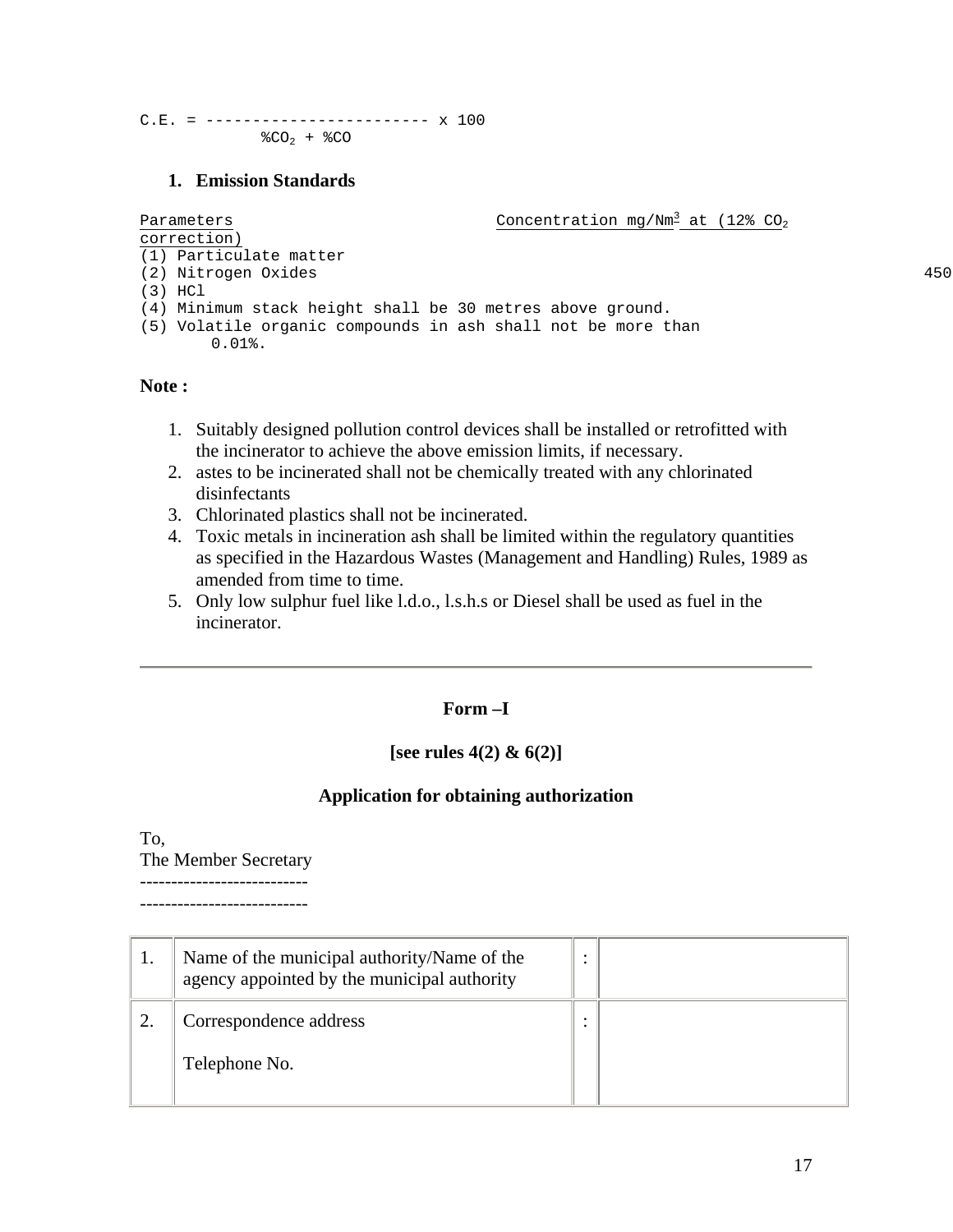|                  | Fax No.                                                                                                                                                                                                                                                                                                                                                                                                                                                                                                                                                                                                                                                                                                  |                |                                                              |
|------------------|----------------------------------------------------------------------------------------------------------------------------------------------------------------------------------------------------------------------------------------------------------------------------------------------------------------------------------------------------------------------------------------------------------------------------------------------------------------------------------------------------------------------------------------------------------------------------------------------------------------------------------------------------------------------------------------------------------|----------------|--------------------------------------------------------------|
| 3.               | Nodal Officer & designation (Officer authorised<br>by the municipal authority or agency responsible<br>for operation of processing or disposal facility)                                                                                                                                                                                                                                                                                                                                                                                                                                                                                                                                                 | $\ddot{\cdot}$ |                                                              |
| $\overline{4}$ . | Authorization applied for (Please tick mark)                                                                                                                                                                                                                                                                                                                                                                                                                                                                                                                                                                                                                                                             |                | (a) Setting up $\&$ operation of<br>waste rocessing facility |
|                  |                                                                                                                                                                                                                                                                                                                                                                                                                                                                                                                                                                                                                                                                                                          |                | (b) Setting up $\&$ operation of<br>disposal facility        |
| 5.               | Detailed proposal of waste processing/disposal<br>facility (to be attached) to include                                                                                                                                                                                                                                                                                                                                                                                                                                                                                                                                                                                                                   | $\ddot{\cdot}$ |                                                              |
| 5.1              | <b>Processing of Waste</b>                                                                                                                                                                                                                                                                                                                                                                                                                                                                                                                                                                                                                                                                               |                |                                                              |
|                  | i.<br>Location of site<br>ii.<br>Name of waste processing technology<br>iii.<br>Details of processing technology<br>Quanitty of waste to be processed per day<br>iv.<br>Site clearance (from local authority)<br>V.<br>Details of agreement between municipal<br>vi.<br>authority and operating agency<br>Utilization programme for waste processed<br>vii.<br>(Product utilization)<br>Methodology for disposal of waste<br>viii.<br>processing rejects (quantity and quality)<br>Measures to be taken for prevention and<br>ix.<br>control of environmental pollution<br>Investment on Project and expected returns<br>X.<br>Measures to be taken for safety of workers<br>xi.<br>working in the plant |                |                                                              |
| 5.2              | <b>Disposal of Waste</b>                                                                                                                                                                                                                                                                                                                                                                                                                                                                                                                                                                                                                                                                                 |                |                                                              |
|                  | Number of sites indentified<br>i.<br>ii.<br>Layout maps of site<br>Quantity of waste to be disposed per day<br>iii.<br>Nature and composition of waste<br>iv.<br>Details of methodology or criteria<br>V.<br>followed for site selection<br>Details of existing site under operation<br>vi.<br>Methodology and operational details of<br>vii.<br>landfilling                                                                                                                                                                                                                                                                                                                                             |                |                                                              |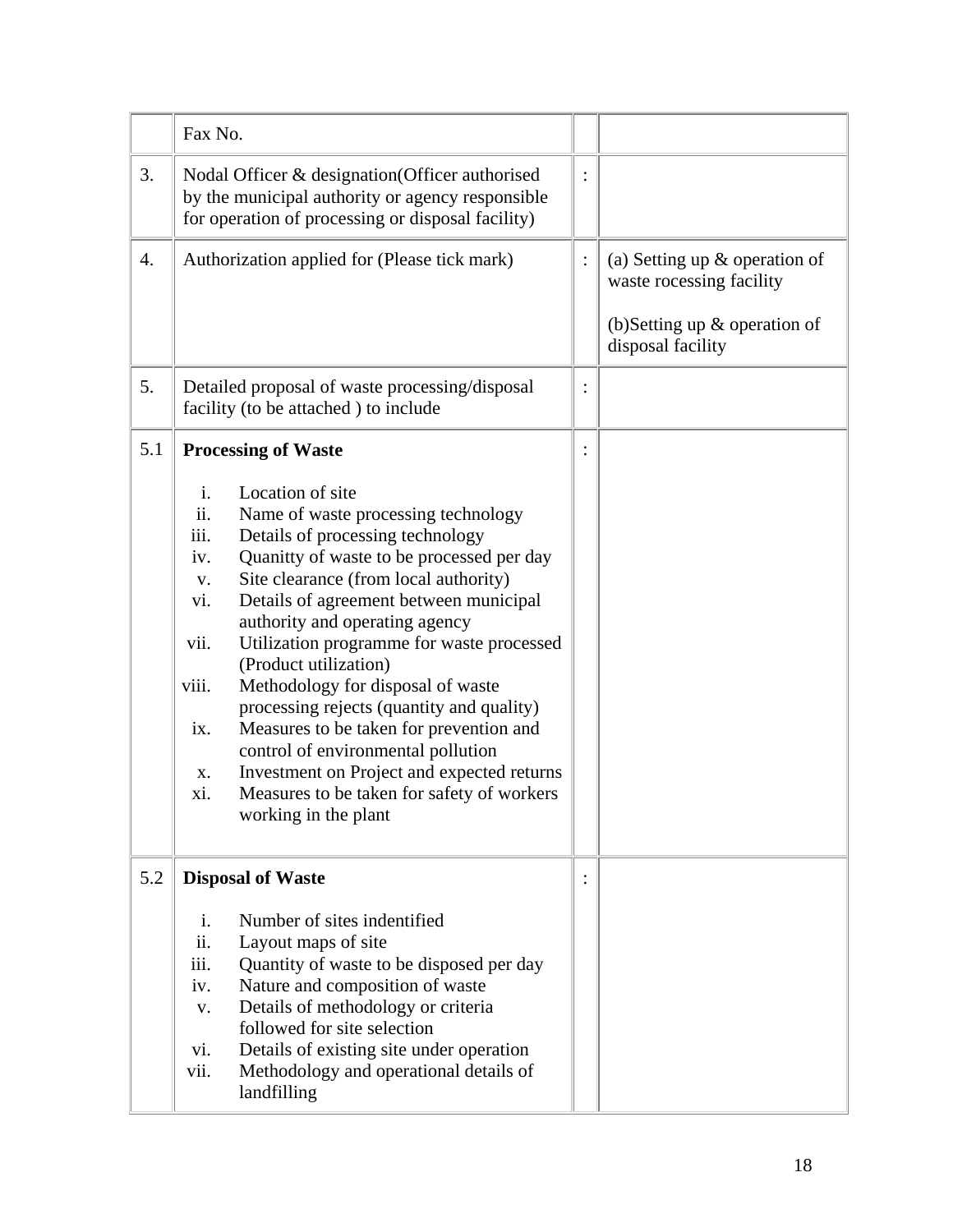|      | viii. | Measures taken to check enviornmental<br>pollution |  |                            |
|------|-------|----------------------------------------------------|--|----------------------------|
| Date |       |                                                    |  | Signature of Nodal Officer |

## Form - II

# [See rule  $4(4)$ ]

Format of Annual Report to be submitted by the Municipal Authority

- i. Name of City/Town:…………………
- ii. Population ………………………
- iii. Name of municipal body:………………….……………………………… and Address ……………………………………………………………… ………………………………………………………………………………

Telephone No. : ………………………….

- Fax : …………………………
- iv. Name of Incharge dealing with municipal solid wastes ………… …………..…………………………………………………………… with designation …………………………………………………………………..

#### **1**. **Quantity and composition of solid wastes**

(i) Total quantity of wastes generated per day

---------------------------------------------------------

(ii) Total quantity of wastes collected per day

-------------------------------------------------------------------

(iii)Total quantity of wastes processed for :

| d. Others, if any, please specify |
|-----------------------------------|
|                                   |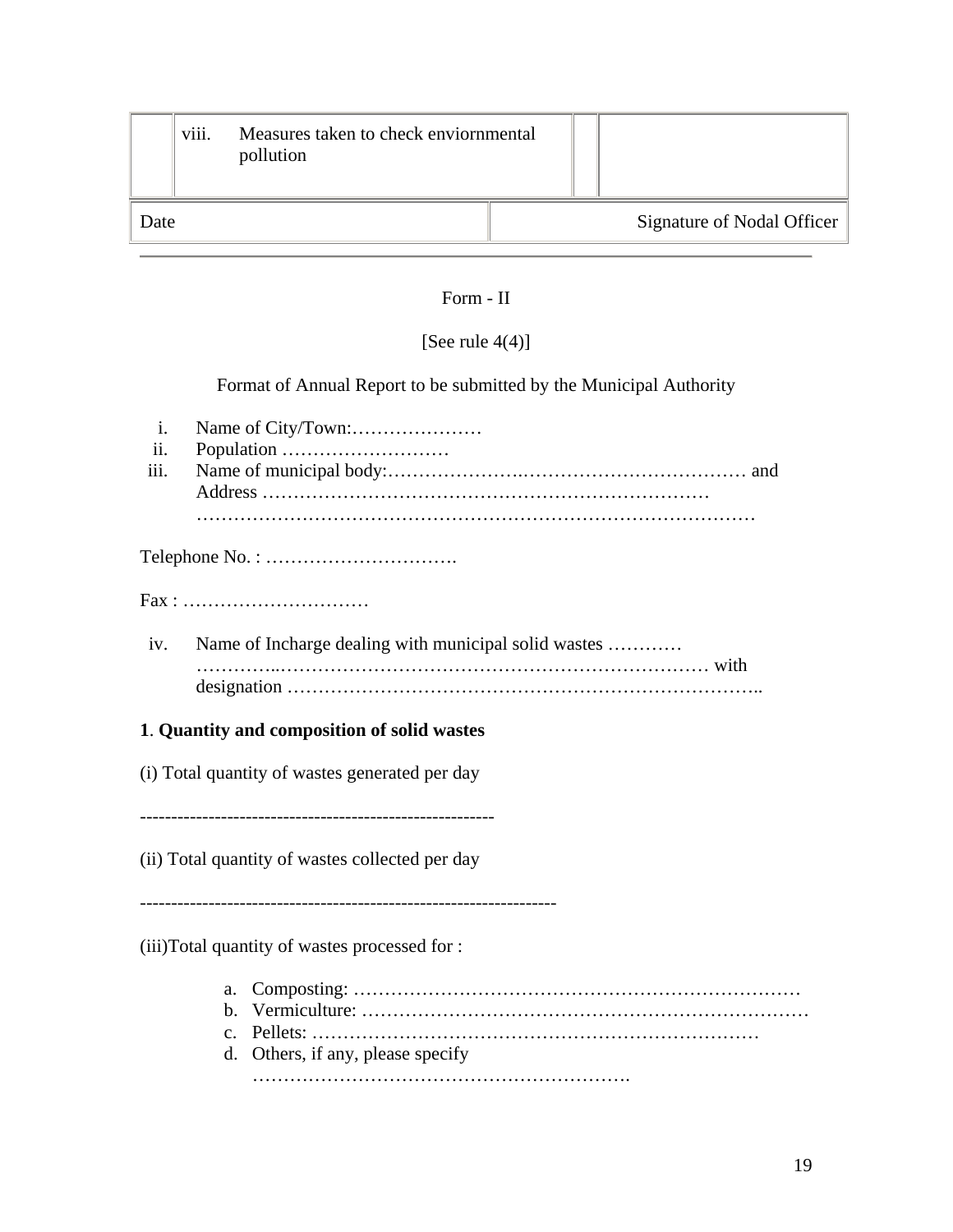| (iv) Total quantity of waste disposed by landfilling:                                                                                                                                                                                                                                                              |                                                                         |  |                                         |
|--------------------------------------------------------------------------------------------------------------------------------------------------------------------------------------------------------------------------------------------------------------------------------------------------------------------|-------------------------------------------------------------------------|--|-----------------------------------------|
| a.                                                                                                                                                                                                                                                                                                                 | no. of landfill sites used:                                             |  |                                         |
| $\mathbf{b}$ .<br>c.                                                                                                                                                                                                                                                                                               | Whether Weigh bridge facilities available : Yes/No                      |  |                                         |
| a.                                                                                                                                                                                                                                                                                                                 | Whether area is fenced : Yes/No                                         |  |                                         |
| a.                                                                                                                                                                                                                                                                                                                 | Lighting facility on site : Yes/No                                      |  |                                         |
|                                                                                                                                                                                                                                                                                                                    | (f) Whether equipment like Bulldozer, Compacters etc.available. (Please |  |                                         |
| a.<br>Whether covering is done on daily basis: Yes/No<br>a.<br>i.<br>Whether covering material is used and whether it is adequately available :<br>Provisions for gas venting provided : Available (Yes/No) /Not available<br>a.<br>Provision for leachate collection : Provisions made/ Provisions not made<br>a. |                                                                         |  |                                         |
|                                                                                                                                                                                                                                                                                                                    |                                                                         |  |                                         |
|                                                                                                                                                                                                                                                                                                                    |                                                                         |  |                                         |
|                                                                                                                                                                                                                                                                                                                    |                                                                         |  |                                         |
|                                                                                                                                                                                                                                                                                                                    |                                                                         |  |                                         |
| 2. Storage facilities                                                                                                                                                                                                                                                                                              |                                                                         |  |                                         |
|                                                                                                                                                                                                                                                                                                                    | (i) Area covered for collection of wastes                               |  |                                         |
| (ii) no. of houses covered                                                                                                                                                                                                                                                                                         |                                                                         |  | ----------------------------------      |
| (iii)Whether house-to-house collection is practised (if<br>yes, whether done by Municipality or through Private<br>Agency or Non-Governmental Organisation)                                                                                                                                                        |                                                                         |  |                                         |
| $(iv)$ Bins                                                                                                                                                                                                                                                                                                        |                                                                         |  | -------------------------------         |
|                                                                                                                                                                                                                                                                                                                    |                                                                         |  | <b>Specifications Existing Proposed</b> |
|                                                                                                                                                                                                                                                                                                                    |                                                                         |  | (Shape & Size) Numbers for<br>future    |

---------------------------------------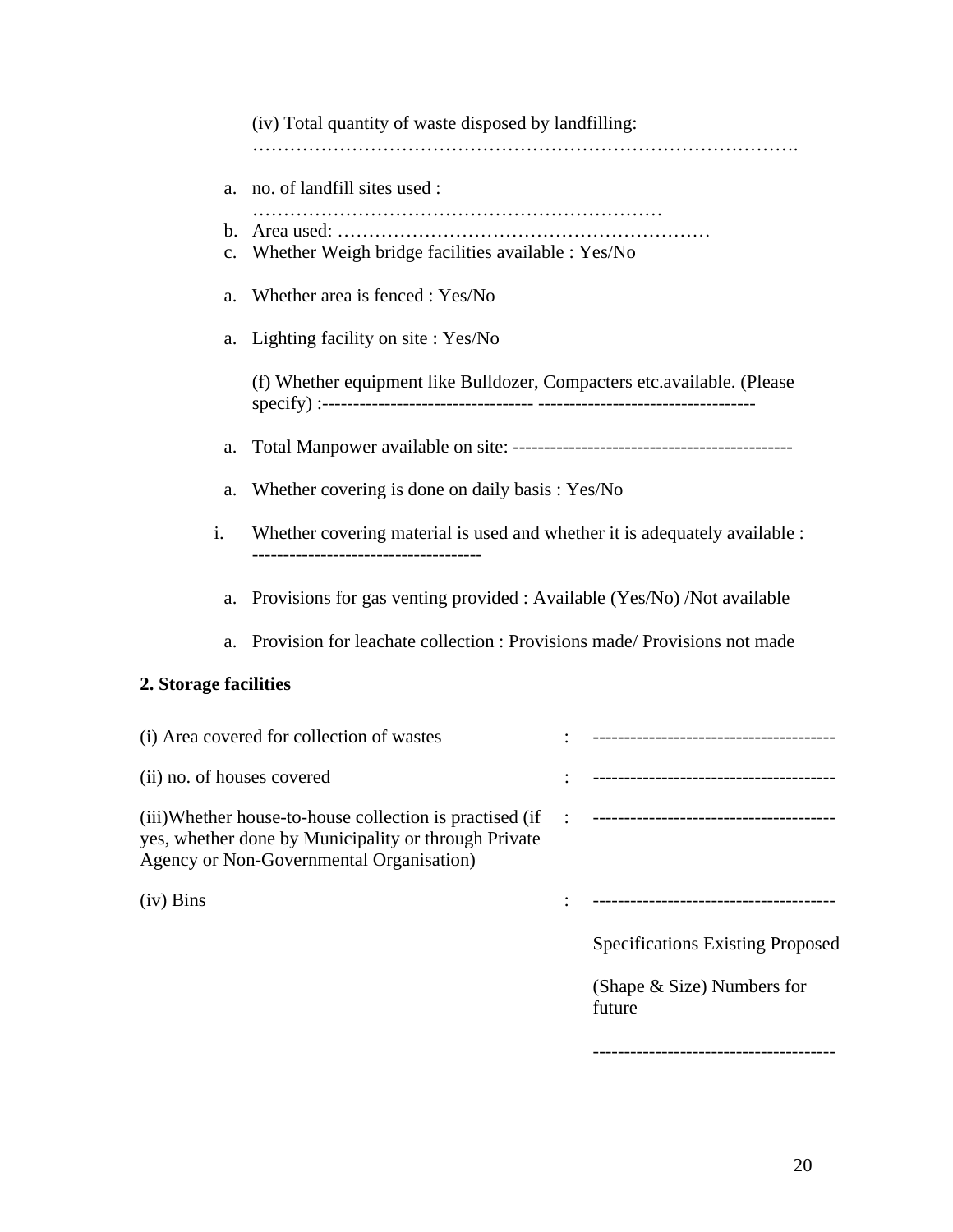|                                                                                                                                              | a. RCC Bins (Capacity)                                                            |                           |                                         |
|----------------------------------------------------------------------------------------------------------------------------------------------|-----------------------------------------------------------------------------------|---------------------------|-----------------------------------------|
|                                                                                                                                              | b. Trolleys (Capacity)                                                            |                           |                                         |
|                                                                                                                                              | (c) Containers (Capacity)                                                         |                           |                                         |
|                                                                                                                                              | d. Dumper Placers                                                                 |                           |                                         |
| e.                                                                                                                                           | Others, please specify                                                            |                           |                                         |
|                                                                                                                                              | (v)Whether all bins/collection spots are attended for<br>daily lifting of garbage | $\mathbb{R}^n$            | Yes/No                                  |
| (vi)Whether lifting of garbage from dustbins is<br>manual or mechanical i.e. for example by using of<br>front-end loaders (Please tick mark) |                                                                                   | $\mathbb{R}^{\mathbb{Z}}$ | Manual/Loader/Others, please<br>specify |
|                                                                                                                                              | 3. Transportation                                                                 |                           |                                         |
|                                                                                                                                              |                                                                                   | Existing number           | Actually<br>Required/Proposed           |

(i) Truck :

|  |  | (ii) Truck-Tipper : |  |
|--|--|---------------------|--|
|--|--|---------------------|--|

- (iii) Tractor-Trailer :
- (iv) Refuse-collector :
- (v) Dumper-placers :
- (vi) Animal Cart :
- (vii) Tricycle :
- (viii) Others (please specify) :

## **4. Whether any proposal has been made to improve solid wastes management practices**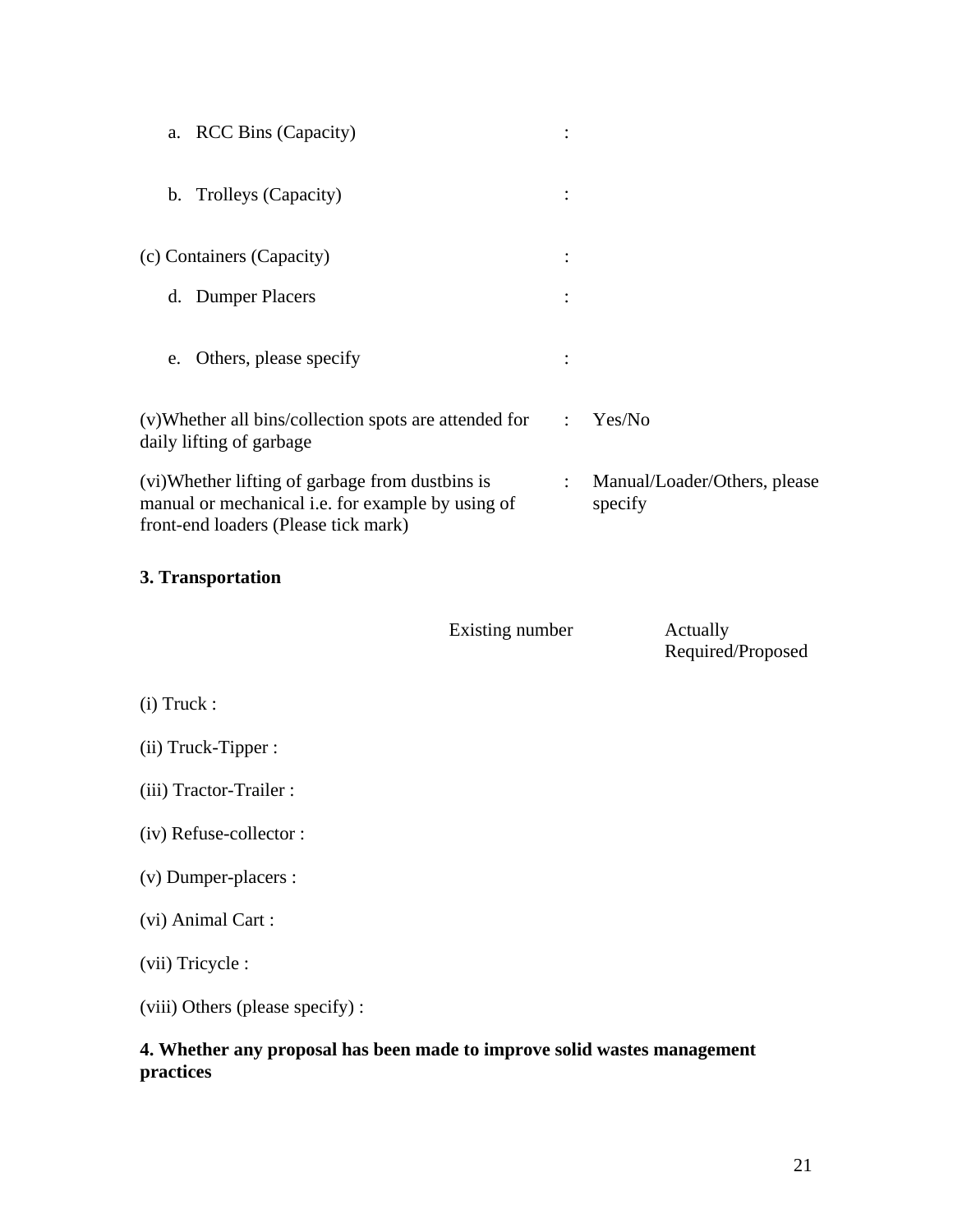**4. Are any efforts made to call for private firms etc. to attempt for processing of waste utilising technologies like :** 

> Waste Utilisation Technology

Proposals Steps taken (Quantity to be processed)

- i. Composting :
- ii. Vermiculture :
- iii. Pelletisation :
- iv. Others if any, Please specify :
	- **6. What provisions are available and how these are implemented to check unhygienic operations of :**
- i. Dairy related activities :
- ii. Slaughter houses and unauthorised slaughtering :
- iii. Malba (cnstruction debris) lifting :
- iv. Encroachment in Parks, Footpaths etc. :
	- **7. How many slums are identified and whether these are provided with sanitation facilities :**
	- 8. **Are municipal magistrates appointed for Taking penal action :** Yes/No

[ If yes, how many cases registered  $&$  settled during last three years (give year-wise details)]

#### **9. Hospital waste management**

- i. How many Hospitals/Clinics under the control of the Corporation:
- ii. What methods are followed for disposal of bio-medical wastes ?: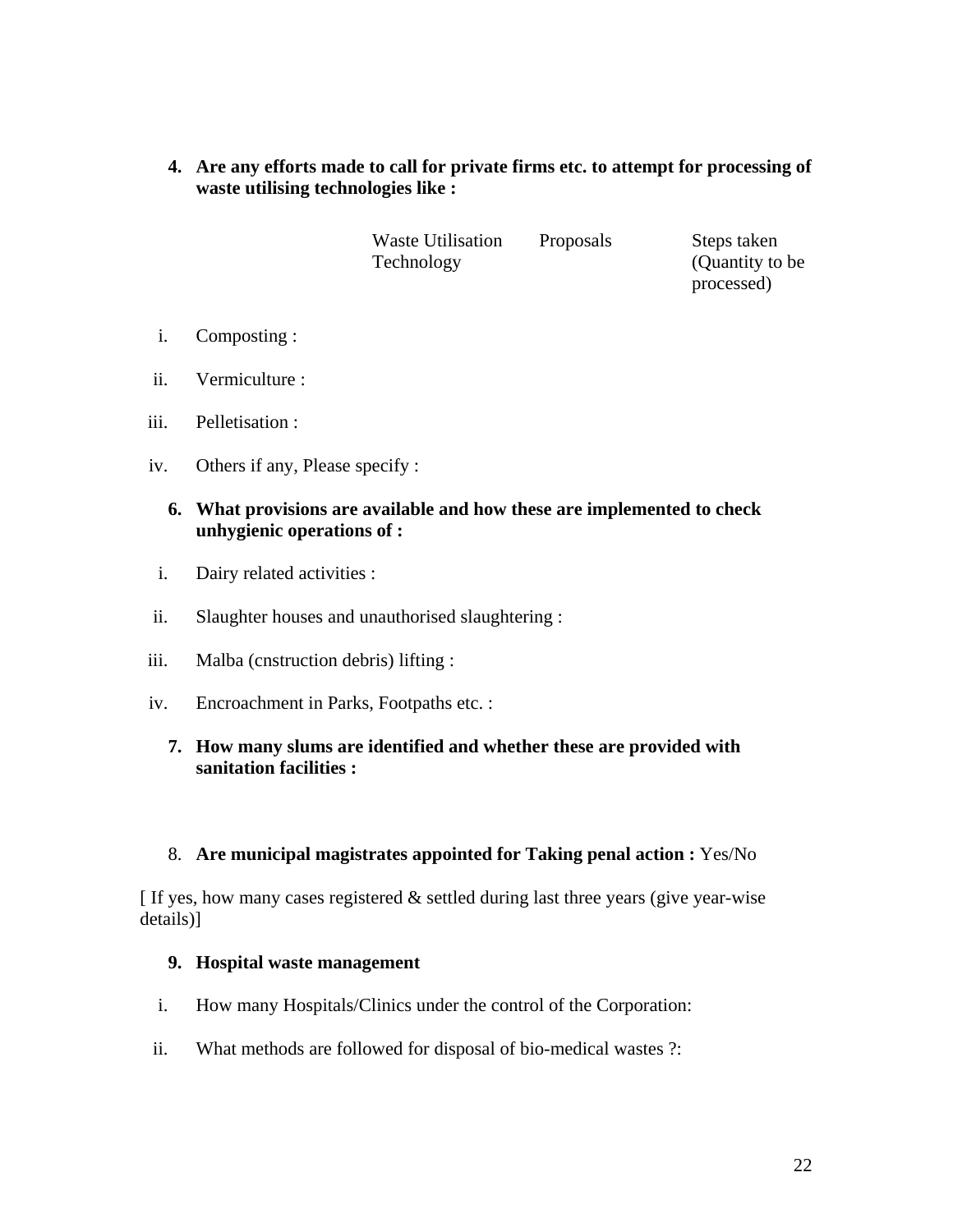- iii. Do you have any proposal for setting up of common treatment facility for disposal of bio-medical wastes :
- iv. How many private Nursing Homes, Clinics etc. are operating in the city/town

and what steps have been taken to check disposal of their wastes :

Signature of Municipal Commissioner

Dated :

#### **Form –III**

#### **[See-rule 6(2)]**

#### **Format for Issue of Authorisation**

Date:

To,

\_\_\_\_\_\_\_\_\_\_\_\_\_\_\_\_\_\_\_\_\_ \_\_\_\_\_\_\_\_\_\_\_\_\_\_\_\_\_\_\_\_\_

\_\_\_\_\_\_\_\_\_\_\_\_\_\_\_\_\_\_\_\_\_\_\_\_\_

Ref: Your application number dt.

| The                                                                        | State Pollution Control Board/Pollution Control Committee after |  |  |  |  |
|----------------------------------------------------------------------------|-----------------------------------------------------------------|--|--|--|--|
| examining the proposal hereby authorises                                   | having their administrative                                     |  |  |  |  |
| office at                                                                  | to set up and operate waste                                     |  |  |  |  |
| on the terms and conditions<br>processing/waste disposal facility at       |                                                                 |  |  |  |  |
| (including the standards to comply) attached to this authorization letter. |                                                                 |  |  |  |  |

- 1. The validity of this authorization is till . After the validity, renewal of authorization is to be sought.
- 2. The \_\_\_\_\_\_\_\_\_\_\_\_\_\_\_\_\_\_\_\_State Pollution Control Board/Pollution Control Committees may, at any time, revoke any of the conditions applicable under the authorization and shall communicate the same in writing.
- 3. Any violation of the provision of the Municipal Solid Wastes (Managemeant and Handling) Rules, 2000 will attract the penal provision of the Environment (Protection) Act, 1986 (29 of1986).

(Member Secretary)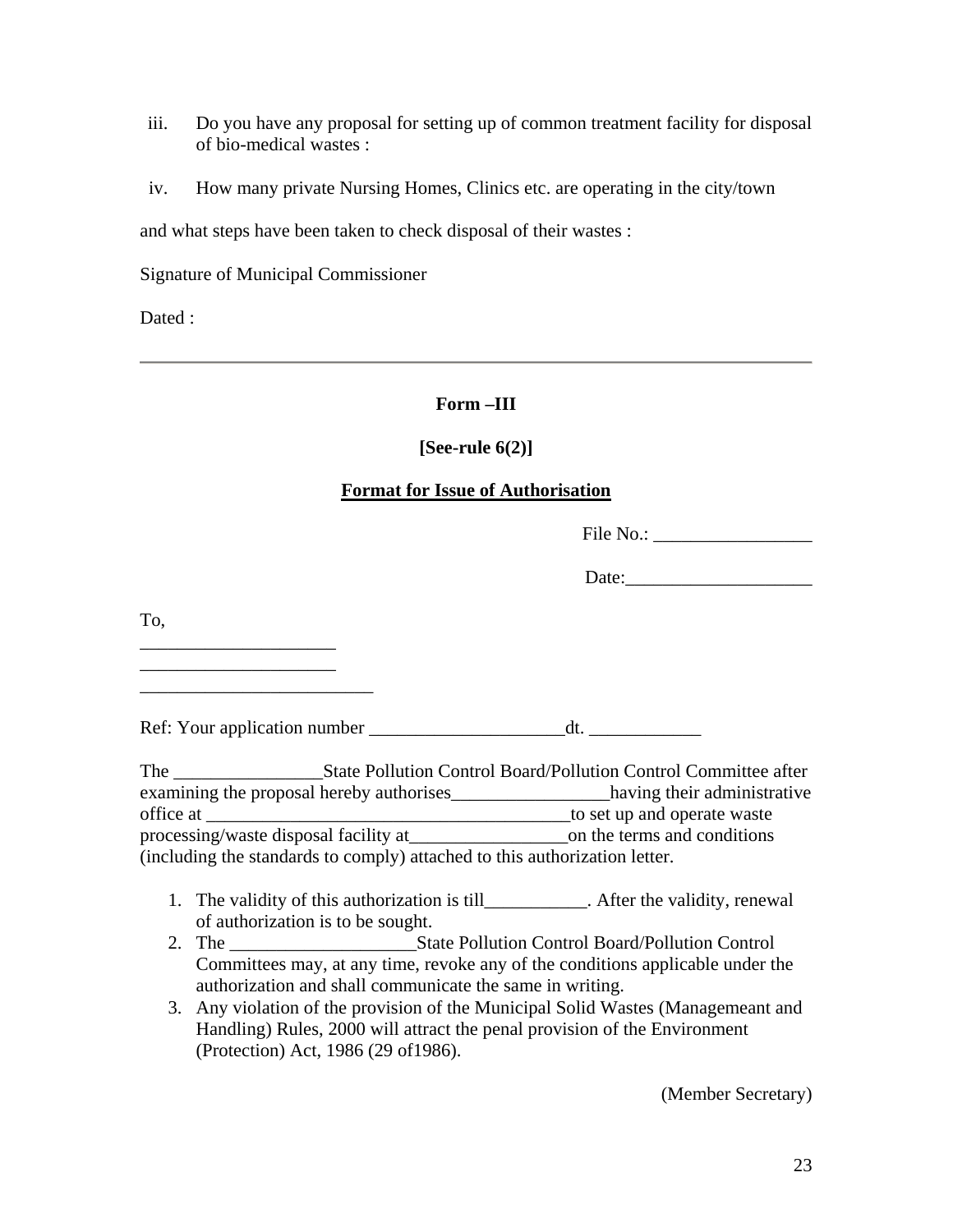Date: Place :

## **Form - IV**

## **[see rule 8(1)]**

## **Format of Annual Review Report to be submitted by the State Pollution Control Board/Committees to the Central Pollution Control Board**

To, The Chairman, Central Pollution Control Board, (Ministry of Environment and Forests ) Government of India, 'Parivesh Bhawan', East Arjun Nagar, **DELHI- 110 0032.**

| 1. | Name of the State/Union territory                                                                                                                                              |         |                               |
|----|--------------------------------------------------------------------------------------------------------------------------------------------------------------------------------|---------|-------------------------------|
| 2. | Name & address of the State Pollution Control                                                                                                                                  |         |                               |
| 3. | Board/Pollution Control Committee Number of<br>municipal authorities responsible for management<br>of municipal solid wastes in the State/Union<br>territory under these rules |         |                               |
| 4. | A Summary Statement on progress made by<br>municipal authorities in respect of implementation<br>of Schedule I [rule $4(3)$ ]                                                  |         | Please attach as Annexure-I   |
| 5. | A Summary Statement on progress made by<br>municipal authorities in respect of implementation<br>of Schedule II [rules $6(1)$ and $(3)$ , $7(1)$ ]                             | $\cdot$ | Please attach as Annexure-II  |
| 6. | A Summary Statement on progress made by<br>municipal authorities in respect of implementation<br>of Schedule III [rules $6(1)$ and $(3)$ , $7(2)$ ]                            |         | Please attach as Annexure-III |
| 7. | A summary statement on progress made by<br>municipal outborities in respect of implementation                                                                                  |         | Please attach as Annexure-IV  |